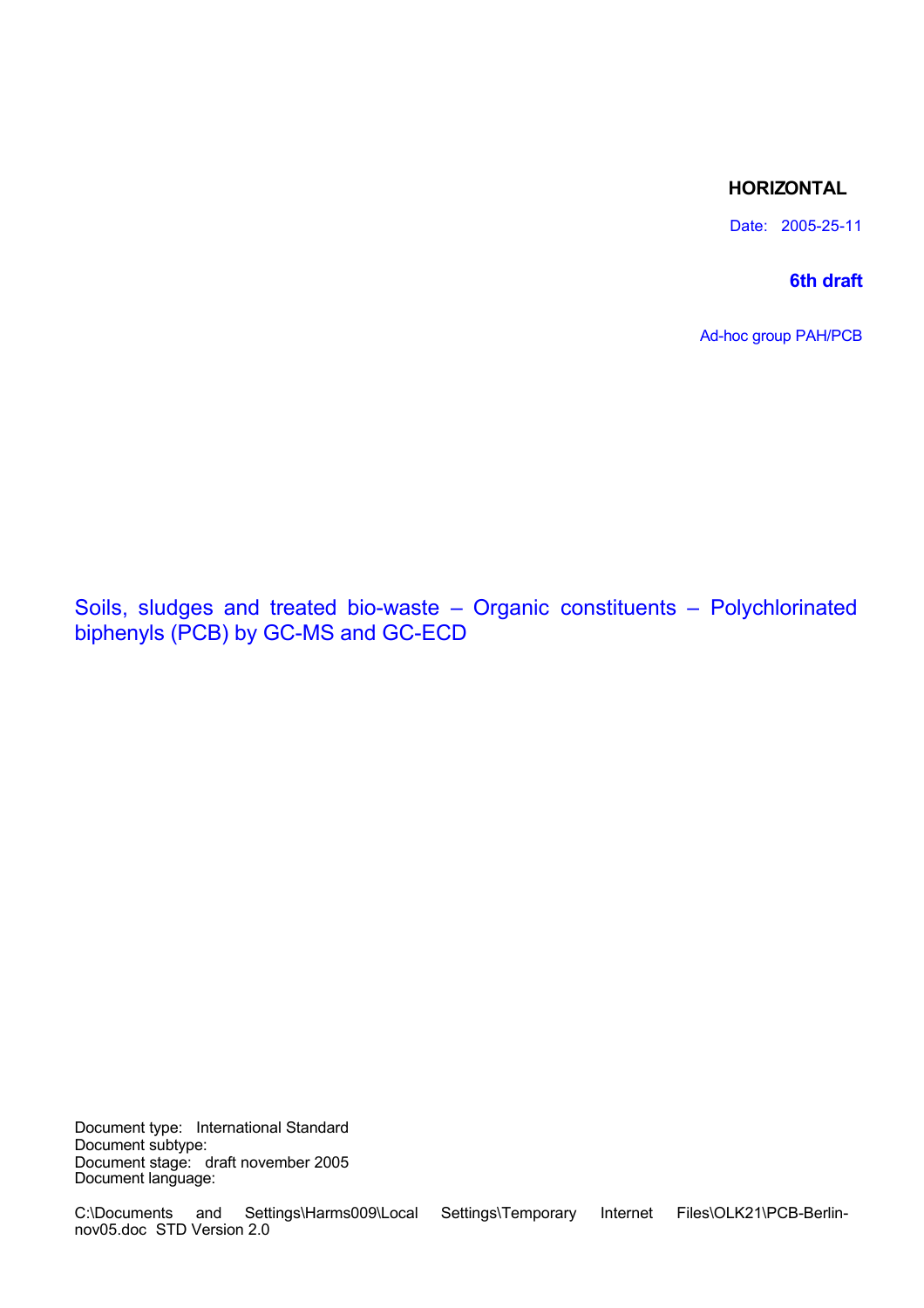Document type: International Standard Document subtype: Document stage: draft november 2005 Document language: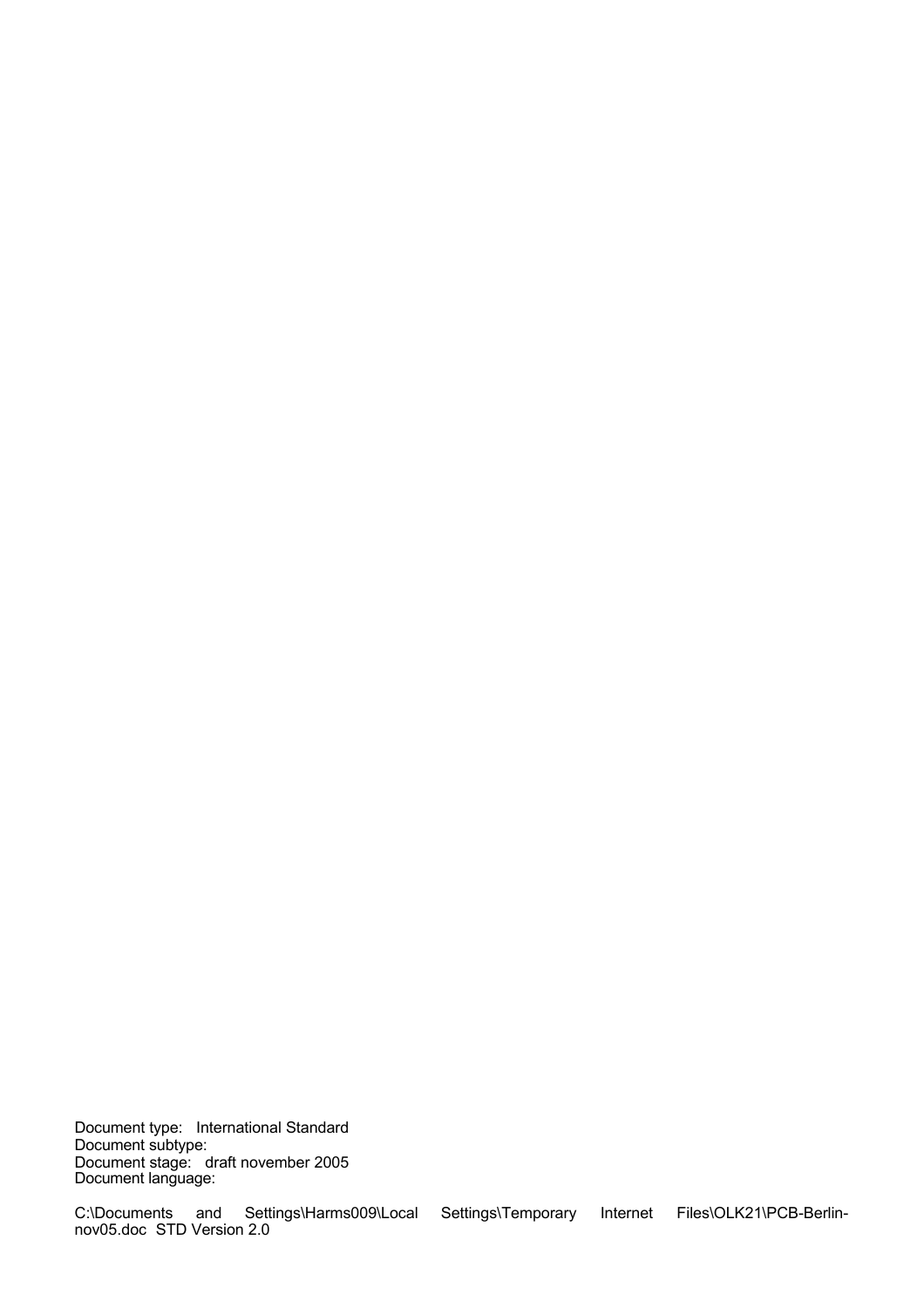# **Contents**

| 1                                | <b>Scope</b>                                                                                                                                                         | 3                |
|----------------------------------|----------------------------------------------------------------------------------------------------------------------------------------------------------------------|------------------|
| $\mathbf{2}$                     | <b>Normative references</b>                                                                                                                                          | 3                |
| $\mathbf 3$<br>3.1<br>3.2<br>3.3 | <b>Terms and definitions</b><br><b>Polychlorinated biphenyl (PCB)</b><br>Congener<br>Analyte                                                                         | 3<br>3<br>3<br>3 |
| 3.4                              | <b>Calibration standard</b>                                                                                                                                          | 3                |
| 3.5                              | <b>Internal standard</b>                                                                                                                                             | 3                |
| 3.6                              | <b>Injection standard</b>                                                                                                                                            | 3                |
| 3.7                              | <b>Critical pair</b>                                                                                                                                                 | 3                |
| 4                                | <b>Principle</b>                                                                                                                                                     | 3                |
| 5                                | <b>Interferences and hazards</b>                                                                                                                                     | 3                |
| 5.1                              | <b>Interferences</b>                                                                                                                                                 | 3                |
| 6                                | <b>Safety remarks</b>                                                                                                                                                | 3                |
| $\overline{7}$                   | <b>Reagents</b>                                                                                                                                                      | 3                |
| 7.1                              | General                                                                                                                                                              | 3                |
| 7.2                              | <b>Reagents for extraction procedures</b>                                                                                                                            | 3                |
| 7.3                              | <b>Reagents for clean-up procedures</b>                                                                                                                              | 3                |
| 7.4                              | <b>Gas Chromatic Analysis</b>                                                                                                                                        | 3                |
| 7.5                              | <b>Standards</b>                                                                                                                                                     | 3                |
| 7.6                              | <b>Preparation of standard solutions</b>                                                                                                                             | 3                |
| 8                                | <b>Apparatus</b>                                                                                                                                                     | 3                |
| 8.1                              | <b>Extraction and clean-up procedures</b>                                                                                                                            | 3                |
| 8.2                              | Gas chromatograph                                                                                                                                                    | 3                |
| 9                                | Sampling and preservation of samples                                                                                                                                 | 3                |
| 9.1                              | Sampling                                                                                                                                                             | 3                |
| 9.2                              | Sample preservation and pretreatment                                                                                                                                 | 3                |
| 10                               | Procedure                                                                                                                                                            | 2                |
| 10.1                             | <b>Blank</b>                                                                                                                                                         | 3                |
| 10.2                             | <b>Extraction</b>                                                                                                                                                    | 3                |
| 10.3                             | <b>Concentration</b>                                                                                                                                                 | 3                |
| 10.4                             | Clean up of the extract                                                                                                                                              | 3                |
| 10.5                             | Addition of the injection standard                                                                                                                                   | 3                |
| 10.6                             | Gas chromatographic analysis                                                                                                                                         | 3                |
| 10.7                             | <b>MS</b> detection                                                                                                                                                  | 3                |
| 10.8                             | <b>ECD-detection</b>                                                                                                                                                 | 3                |
| 11                               | <b>Validation</b>                                                                                                                                                    | 3                |
| 12                               | <b>Test report</b>                                                                                                                                                   | 3                |
|                                  | Annex A Description on materials for which the method is validated and also materials for which<br>experience is present and future validation should be carried out | 3                |
|                                  | <b>Annex B Validation</b>                                                                                                                                            | 3                |
|                                  | <b>Annex C</b> (informative) Figures                                                                                                                                 | 3                |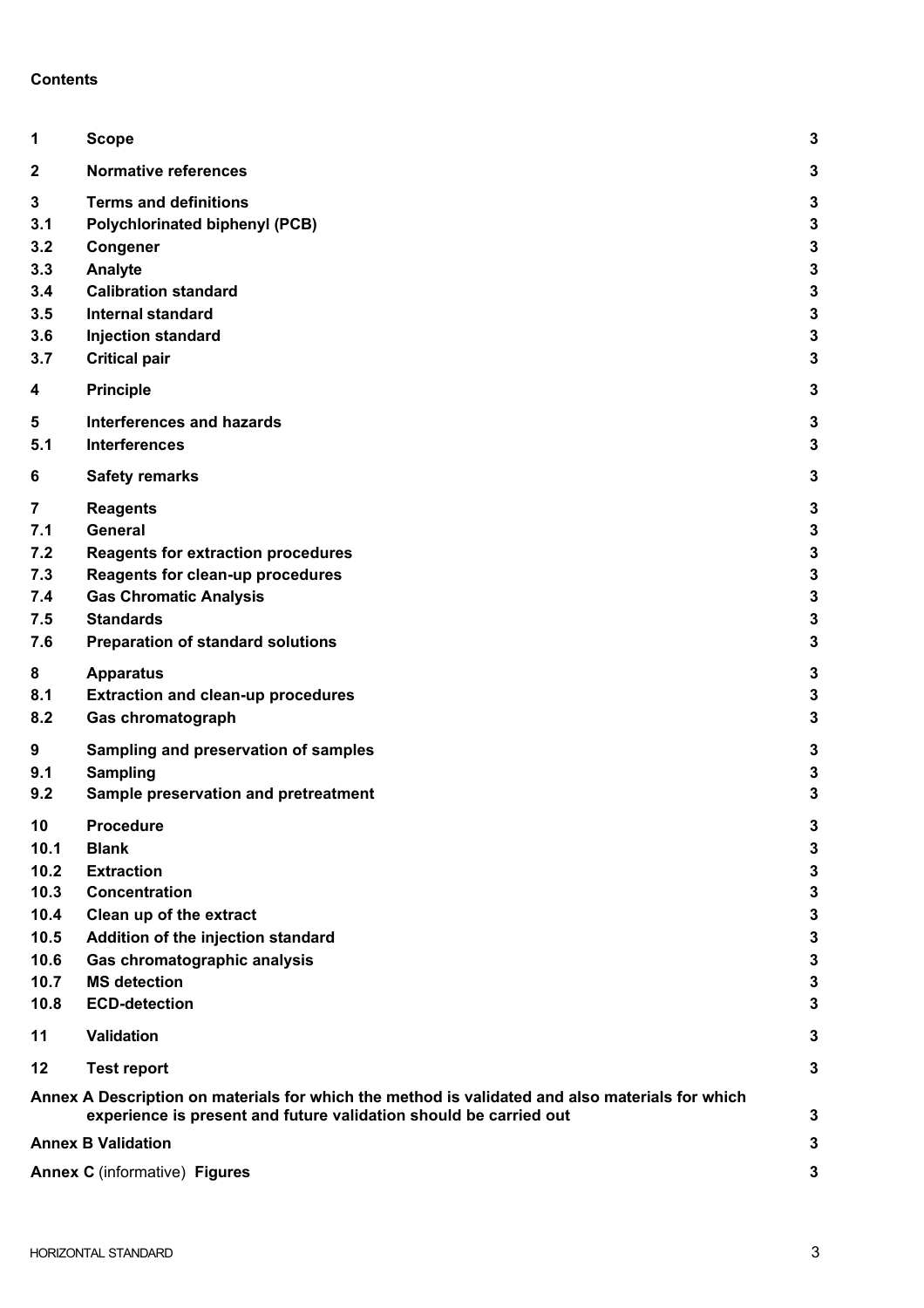**Annex D** (informative) **Table of retention times of polychlorinated biphenyls for two different capillary columns 3**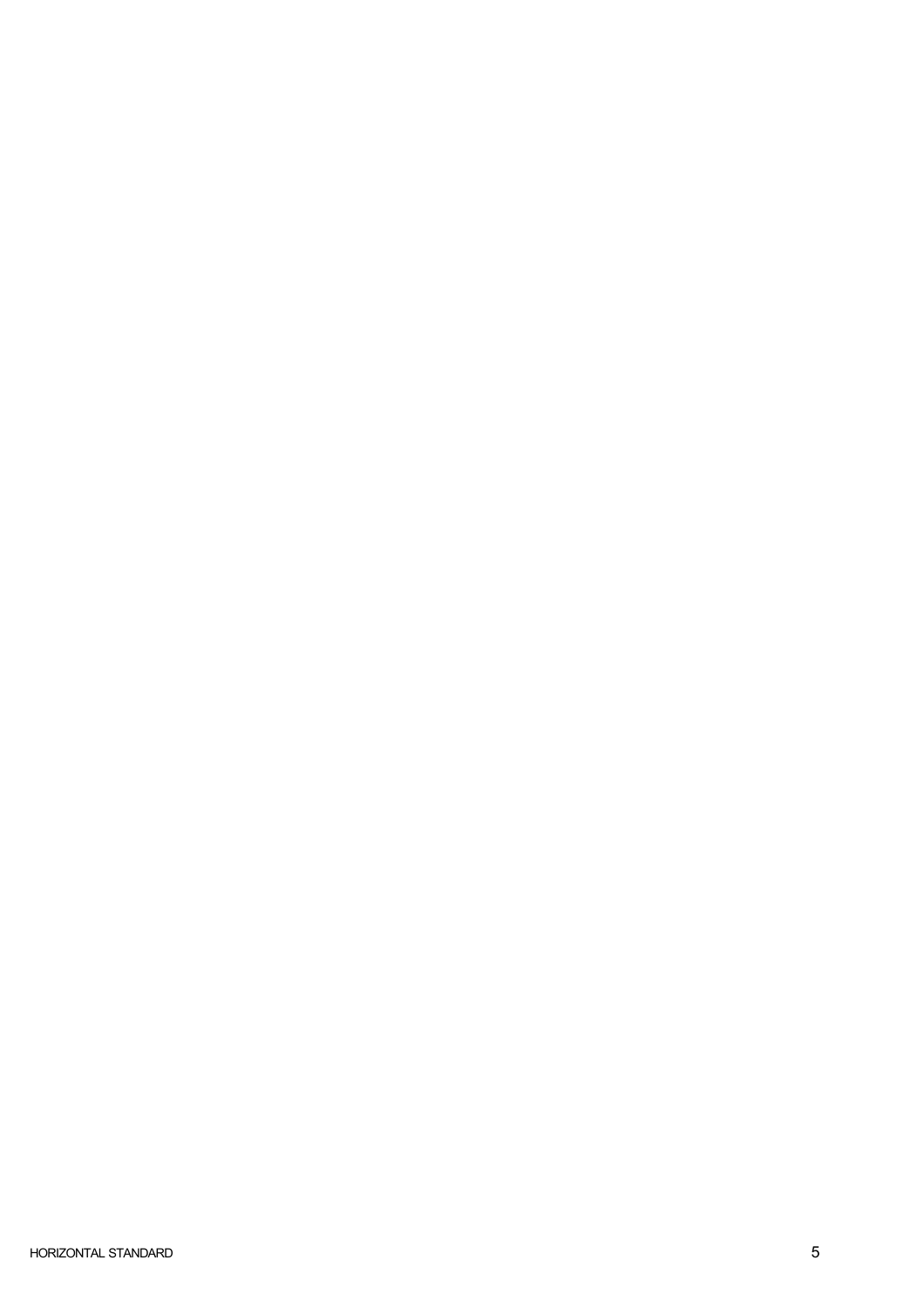# **Foreword**

The European project HORIZONTAL is focussed on the standardisation of test procedures in environmental samples. Several studies have been started to elaborate the possibility of horizontal standardisation on specific subjects. One of the subjects is the horizontal standardisation of Polychlorinated Biphenyls (PCBs) as described in this standard. PCB's are subject of standardisation in CEN 292 (waste), CEN 308 (sludge) and ISO TC190 (soil). This PCB-standard has been developed in co-operation with experts from CEN 308, CEN 292 and ISO/TC 190.

# **Introduction**

Taken into account the different matrices and possible interfering compounds, this standard do not contain one single possible way of working. Several choices are possible, in particular relating to clean-up. Detection with both MS-detection and ECD-detection is possible. Two different extraction procedures are described and 11 clean-up procedures. The use of spiking standards is described in order to have an internal check on choice of the extraction and clean-up procedure. The method is as far as possible in agreement with the method described for PAHs.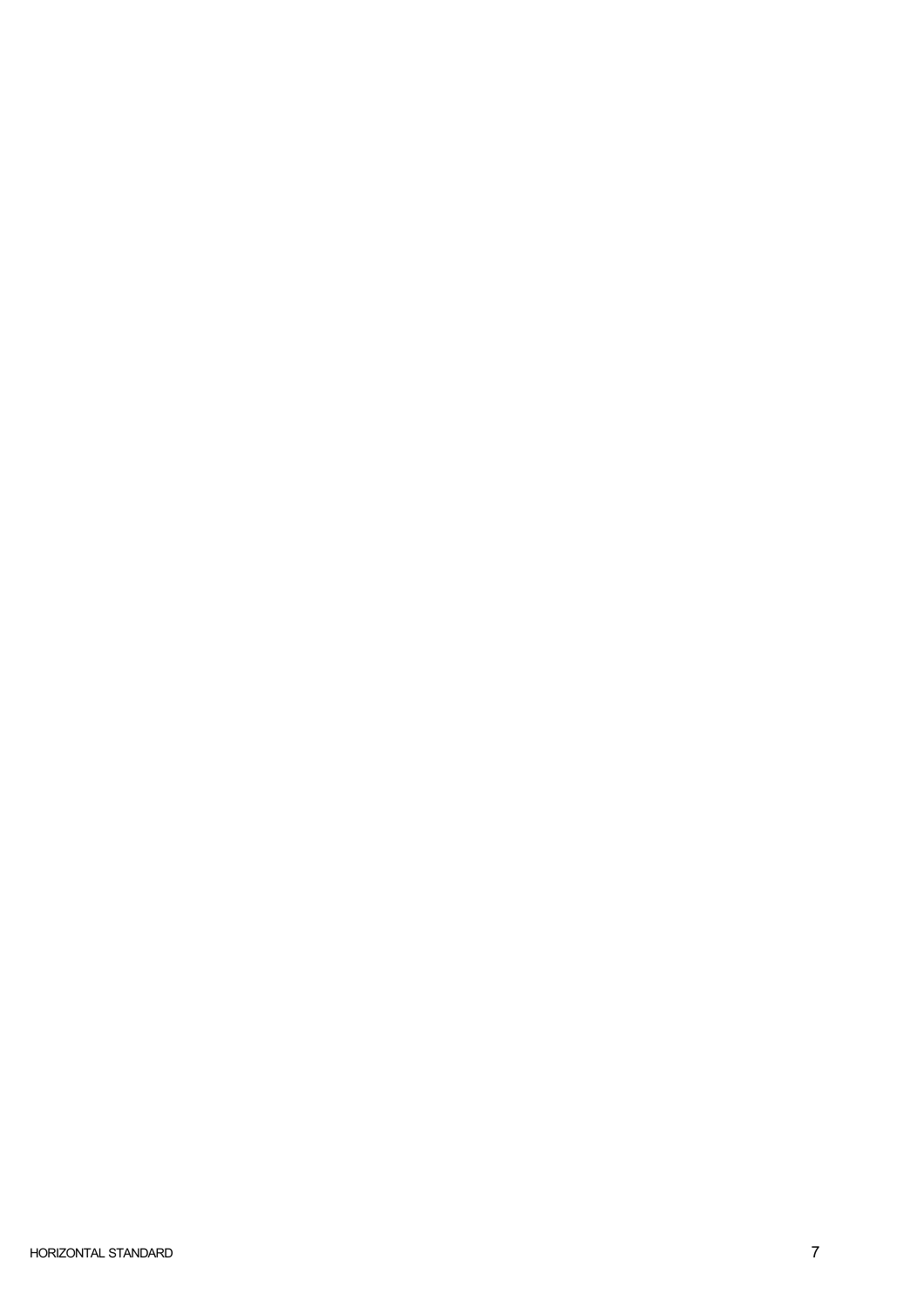# Soils, sludges and treated bio-waste – Organic constituents – Polychlorinated biphenyls (PCB) by GC-MS and GC-ECD

# **1 Scope**

This European standard specifies a method for quantitative determination of seven selected polychlorinated biphenyls (PCB28, PCB52, PCB101, PCB118, PCB138, PCB153 and PCB180) in soil, sludge, sediments, suspended solids and waste using GC/MS and GC/ECD (See also annex A)

The limit of detection is dependent on the determinants, the equipment used, the quality of chemicals used for the extraction of the sample and the clean up of the extract. Under the conditions specified in this standard, limits of detection of 1 μg/kg (expressed as dry matter) may be achieved.

Waste, sludge and soil may differ in properties and also in the expected contamination levels of PCBs and presence of interfering substances. These differences make it impossible to describe one general procedure. This standard contains decision tables based on the properties of the sample and the extraction and clean up procedure to be used. This method is 'performance based'. It is permitted to modify the method to overcome interferences not foreseen in this standard, provided that all performance criteria in this method are met.

Note 1: With this method also other PCBs-congeners can be analysed provided suitability is proven.

Note 2: This standard is not developed for the analysis of PCB in in liquids. For insulating liquids, petroleum products, used oils and aqueous samples is referred to EN 61619, EN 12766-1 and EN ISO 6468, respectively.

# **2 Normative references**

The following normative documents contain provisions which, through reference in this text, constitute provisions of this European Standard. For dated references, subsequent amendments to, or revisions of, any of these publications do not apply. However, parties to agreements based on this European Standard are encouraged to investigate the possibility of applying the most recent editions of the normative documents indicated below. For undated references, the latest edition of the normative document referred to applies. Members of ISO and IEC maintain registers of currently valid International Standards.

ISO/DIS 10381-1 *Soil quality – Sampling – Part 1: Guidance on the design of sampling programmes.*

ISO/DIS 10381-2 *Soil quality – Sampling – Part 2: Guidance on sampling techniques.*

ISO 11465:1993 *Soil quality – Determination of dry matter and water content on mass basis – Gravimetric method.*

ISO 14507 *Soil quality – Guidance for sample pretreatment for the determination of organic contaminants in soil.*

ISO/DIS 16720 *Soil quality - Pretreatment of samples by freeze drying for subsequent analysis*

EN 12766-1 *Petroleum products and used oils — Determination of PCBs and related products — Part 1: Separation and determination of selected PCB congeners by gas chromatography (GC) using an electron capture detector (ECD)*

prEN 14346 *Characterization of waste — Calculation of dry matter by determination of dry residue and water content*

prEN 15002 *Characterization of waste — Preparation of test portions from the laboratory sample*

EN 61619 *Insulating liquids — Contamination by polychlorinated biphenyls (PCBs) — Method of determination by capillary column gas chromatography*

EN ISO 6468 *Water quality — Determination of certain organochlorine insecticides, polychlorinated biphenyls*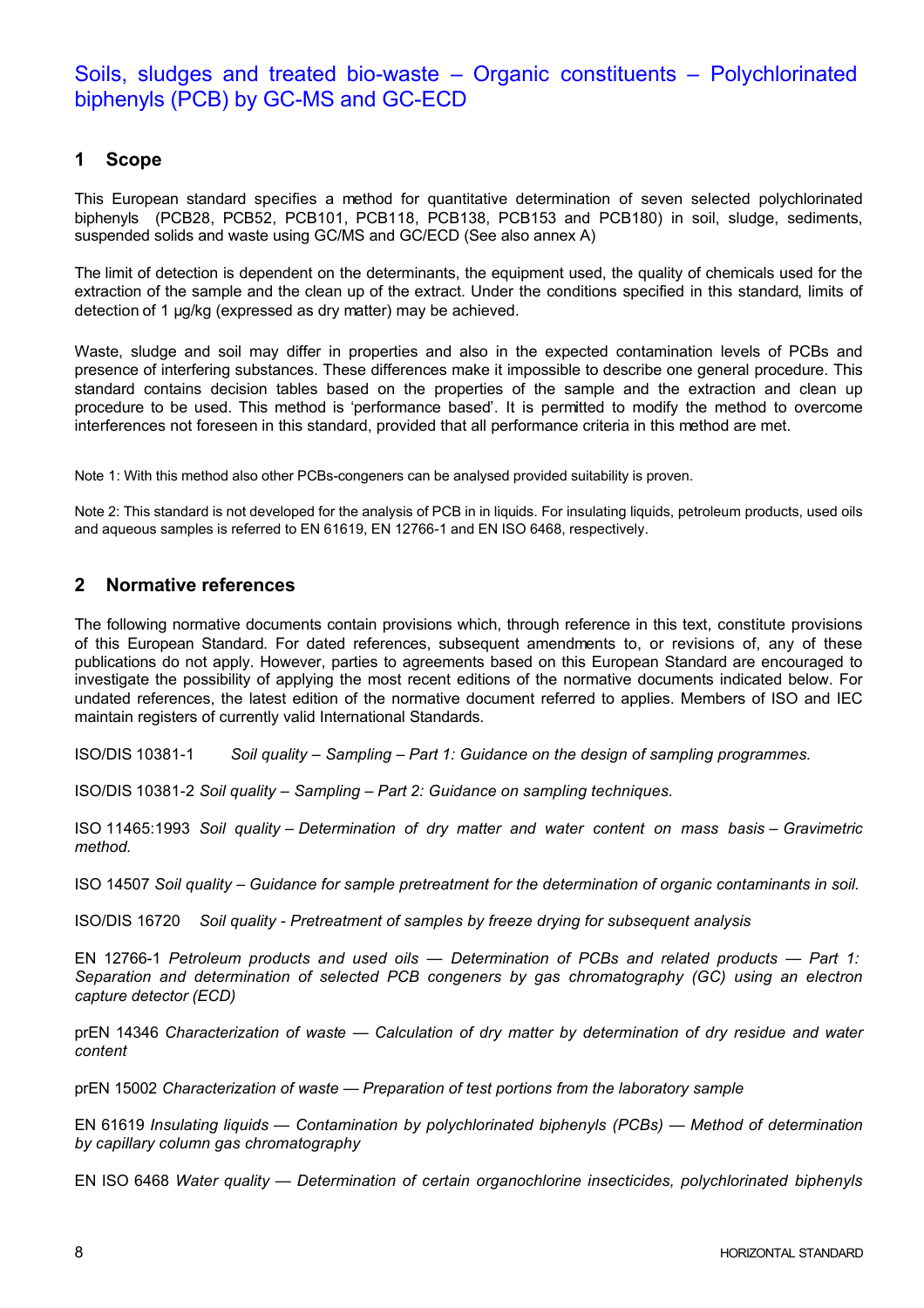*and chlorobenzenes — Gas chromatographic method after liquid-liquid extraction*

# **3 Terms and definitions**

For the purposes of this document, the following terms and definitions apply.

# **3.1 Polychlorinated biphenyl (PCB)**

biphenyl substituted by one to ten chlorine atoms

# **3.2 Congener**

a member of the same kind, class or group of chemicals – e. g. anyone of the 209 individual PCB

NOTE The IUPAC congener numbers are for easy identification; they do not represent the order of chromatographic elution.

# **3.3 Analyte**

In the context of this international standard, these are polychlorinated biphenyls (PCBs)

# **3.4 Calibration standard**

A subset of the subset of the secondary standard and a secondary standard and use to calibrate the response of the instrument with respect to analyte concentration

**3.5 Internal standard**

 $13C_{12}$ -labelled PCB standards or a PCB not mentioned in the scope and unlike to be present in the sample. They are added to the sample to be extracted. They are used to quantify the PCBs to be measured. Recoveries of these standards are also calculated and used to check the performance of the procedure.

### **3.6 Injection standard**

A  $^{13}C_{12}$ -labelled PCB or a PCB not mentioned in the scope and not added as internal standard and unlike to be present in the sample, is added to the extract before injection into the GC, to monitor variability of the instrument response and to calculate the recovery of the internal standards

# **3.7 Critical pair**

a pair of congeners that must be separated to a predefined degree (e. g. 50 % valley) to ensure chromatographic separation meets minimum quality criteria

# **4 Principle**

Due to the horizontal character of this standard, different procedures for different steps (modules) are allowed. Which modules should be used depends on the sample a recommendation is given in this standard. Performance criteria are described and it is the responsibility of the laboratories applying this standard to show that these criteria are met. Using of spiking standards (internal standards) allows an overall check on the efficiency of a specific combination of modules for a specific sample. But it does not necessarily gives the information upon the extensive extraction efficiency of the native PCB bonded to the matrix.

After pretreatment according methods referred to in 9.2, the test sample is extracted with a suitable solvent.

The extract is concentrated by evaporation; If necessary interfering compounds are removed by a clean-up method suitable for the specific matrix. The eluate is concentrated by evaporation.

The extract is analyzed by gas chromatography. The various compounds are separated using a capillary column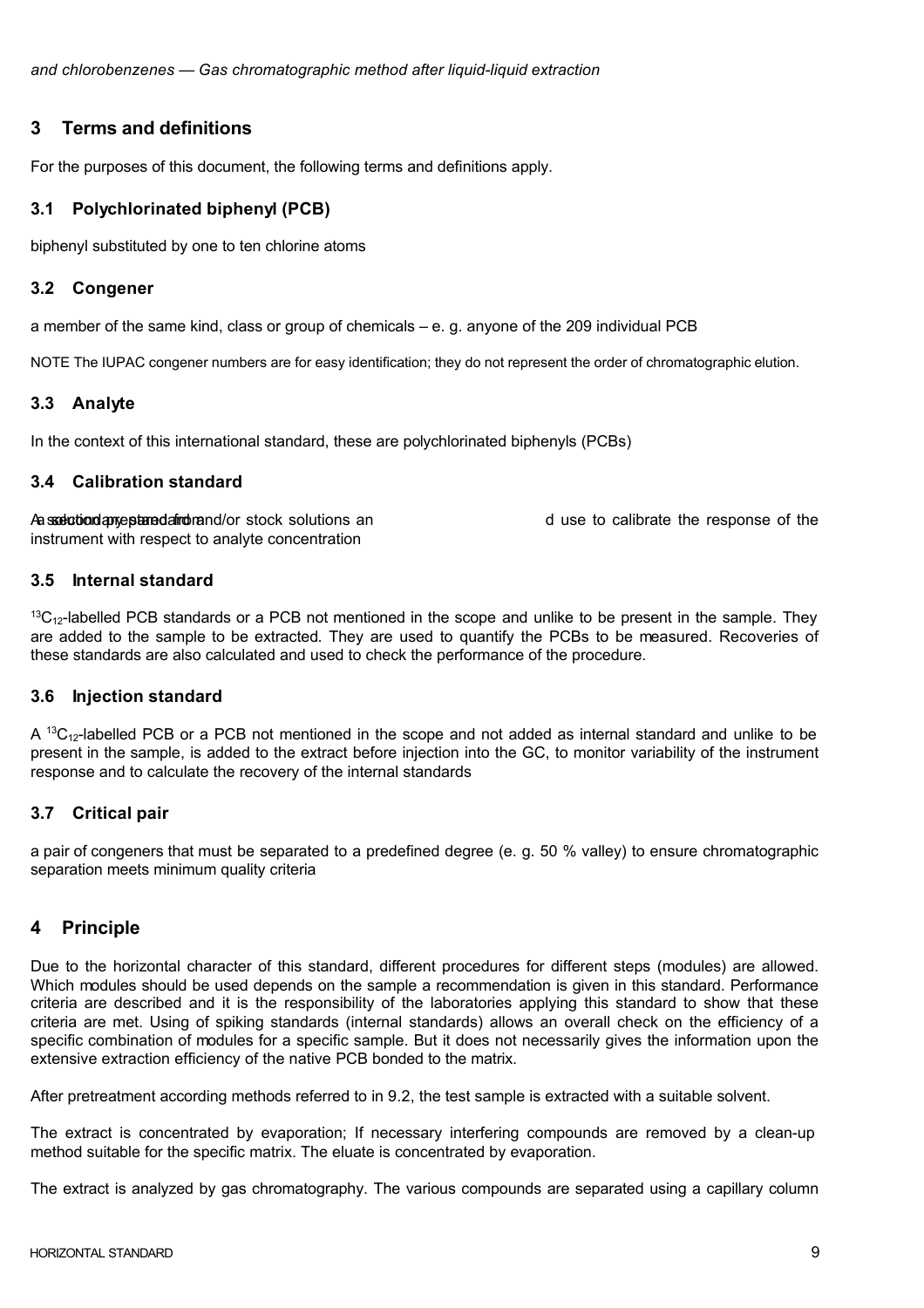with an immobile phase of low polarity. Detection occurs with mass spectrometry (MS) or an electron capture detector (ECD).

PCBs are identified and quantified by comparison of relative retention times and relative peak heights (or peak areas) with respect to internal standards added. The efficiency of the procedure depends on the composition of the matrix that is investigated. Internal standards are to be used to have a check on the pretreatment, extraction and clean-up procedures. The average recovery of these standards should be at least 70. If the recovery is lower the method has to be modified using other modules described in this standard.

Temporally remark: the recovery of 70% may change after the validation study.

# **5 Interferences and hazards**

### **5.1 Interferences**

#### **5.1.1 Interference with sampling and extraction**

Use sampling containers of materials (preferably of steel or glass) that do not change the sample during the contact time. Avoid plastics and other organic materials during sampling, sample storage or extraction. Keep the samples from direct sunlight and prolonged exposure to light.

During storage of the samples, losses of PCBs may occur due to adsorption on the walls of the containers. The extent of the losses depends on the storage time.

#### **5.1.2 Interference with GC**

Substances that co-elute with the target PCB may interfere with the determination. These interferences may lead to incompletely resolved signals and may, depending on their magnitude, affect accuracy and precision of the analytical results. Peak overlap will not allow an interpretation of the result. Unsymmetrical peaks and peaks being broader than the corresponding peaks of the reference substance suggest interferences.

Chromatographic separation between the following pairs can be critical. Due to their molecular mass differences, quantification can be made by mass selective detection. When incomplete resolution is encountered, peak integration shall be checked and, when necessary, corrected.

- $-$  PCB 52- PCB 73
- PCB 101 PCB 89 / PCB 90
- PCB 118 PCB 106
- PCB 138 PCB 164 / PCB 163

Samples containing simultaneous PCB-and Tetrachlorobiphenymethan (TCBT)-mixtures the determination of the PCB with GC-ECD might be disturbed.

# **6 Safety remarks**

PCBs are highly toxic and must be handled with extreme care. Contact of solid materials, solvent extracts and solutions of standard PCB with the body must not be allowed to occur. It is strongly advised that standard ssuluptions are prepared centrally in suitably equipped laboratories or are purchased from pliers specialised in their preparation.

Solvent solutions containing PCB must be disposed of in a manner approved for disposal of toxic wastes.

In handling hexane precautions have to taken because of the neurotoxic properties of hexane.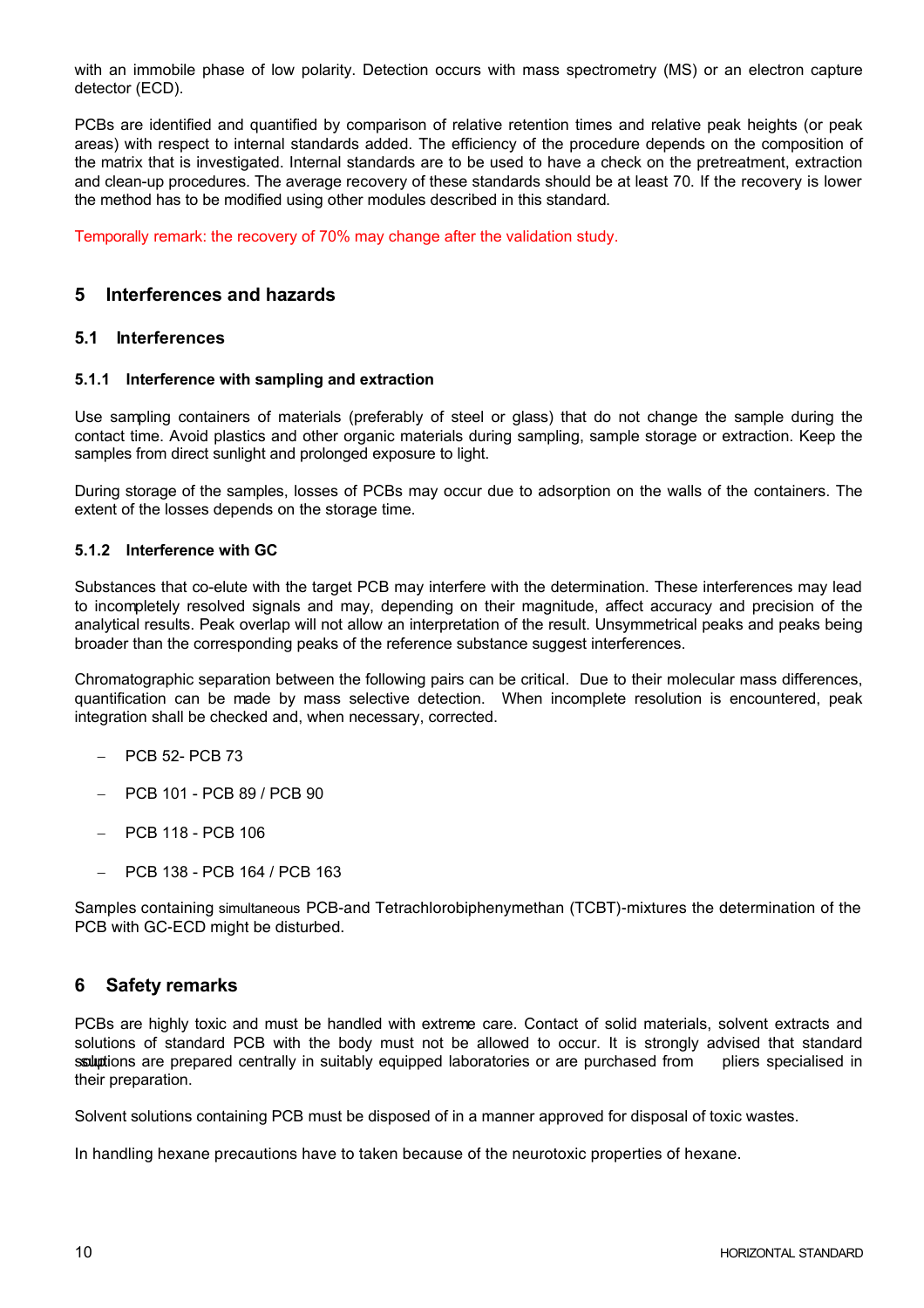# **7 Reagents**

## **7.1 General**

All reagents shall be of recognised analytical grade or better. The purity of the reagents used shall be checked by running a blank determination as described in 10.1. If the blank value is unreasonably high, i.e. more than 10 % of the lowest value of interest, find the cause through a step by step examination of the whole procedure.

## **7.1.1 n-heptane**

## **7.2 Reagents for extraction procedures**

### **7.2.1 Acetone**

## **7.2.2 Petroleum ether**

Boiling range 40 °C to 60 °C

Note Instead of the above petroleum ether, all hexane-like solvents with a boiling range between 34 and 68 °C are allowed to use

### **7.2.3 Anhydrous sodium sulfate**

Heated for at least 6 h to 550 °C  $\pm$  20 °C, cooled to about 200 °C in the furnace and then to ambient temperature in a desiccator containing magnesium perchlorate or a suitable alternative. The anhydrous sodium sulfate shall be kept carefully sealed.

### **7.2.4 Sodium chloride, anhydrous**

### **7.2.5 Distilled water or water of equivalent quality**

### **7.2.6 Keeper substance**

High boiling compound i.e. octane, nonane

### **7.3 Reagents for clean-up procedures**

### **7.3.1 Clean-up A – Aluminium oxide**

#### **7.3.1.1** Aluminium oxide

Basic or neutral, specific surface 200 m<sup>2</sup>/g, activity Super I according to Brockmann.

### **7.3.1.2** Deactivated aluminium oxide

Deactivated with 10 % water.

To 90 g of aluminium oxide (7.3.1.1) add 10 g of water. Shake until all lumps have disappeared. Allow the abundum im origination before use for some 16 h, sealed from the air.

Note The activity depends on the water content. It can be necessary to adjust the water content.

### **7.3.2 Clean up B - Silica gel 60 for column chromatography,**

**7.3.2.1** Silica gel 60, particle size 63 µm to 200 µm,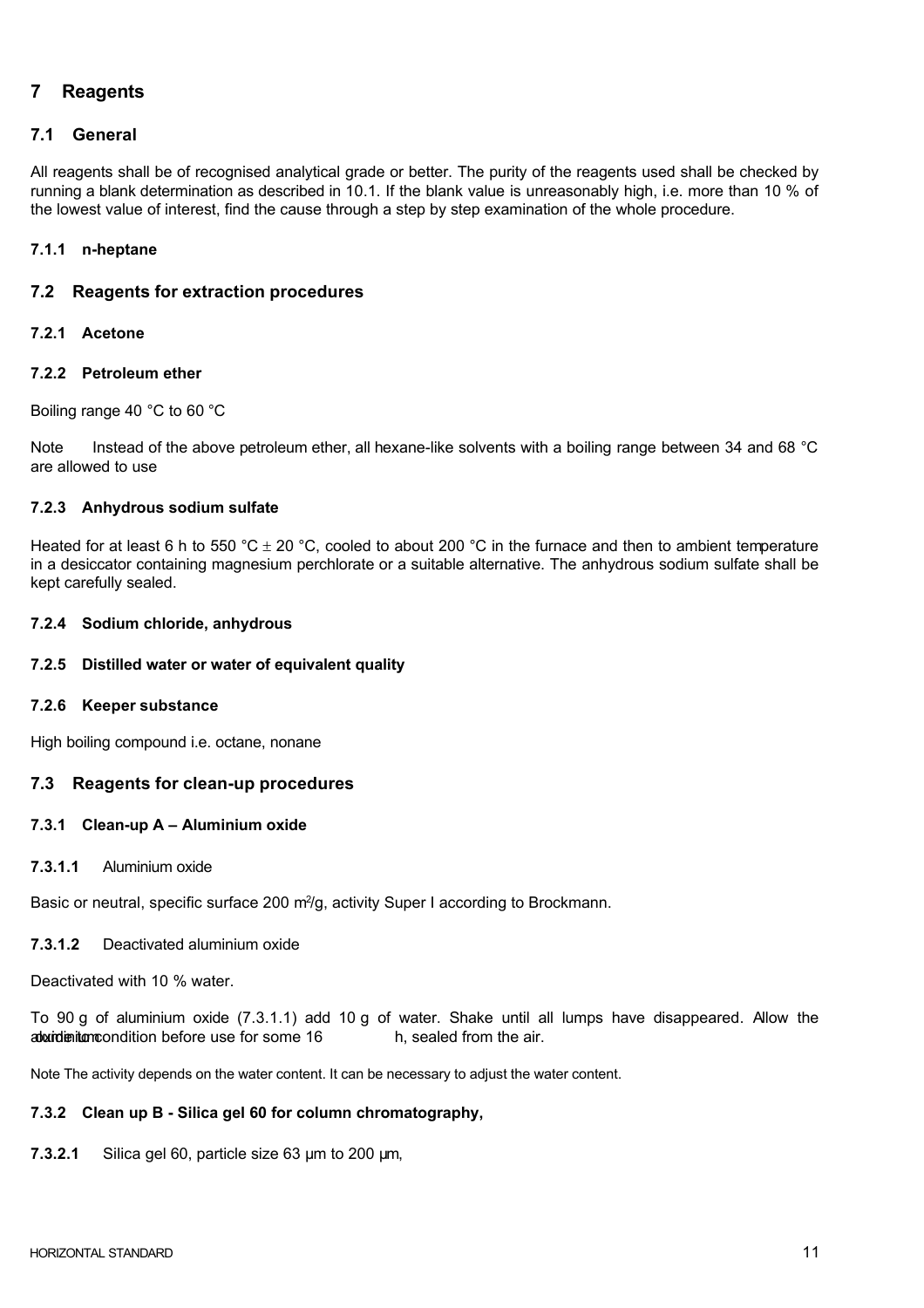**7.3.2.2** Silica gel 60, water content: mass fraction w(H2O) = 10 %.

Silica gel 60 (7.3.2.1), heated for at least 3 h at 450 °C, cooled down in a desiccator and stored containing magnesium perchlorate or a suitable drying agent. Before use heat at least for 5 h at 130 °C in a drying oven. Then allow to cool in a desiccator and add 10 % water (*w*/*w*) in a flask. Shake for 5 min intensively by hand until all lumps have disappeared and then for 2 h in a shaking machine. Store the desactivated silica gel in the absence of air, use it for maximum of one week.

#### **7.3.3 Clean up C - Gel permeation chromatography**

- **7.3.3.1** Bio beads SX-3
- **7.3.3.2** Ethyl acetate
- **7.3.3.3** Cyclohexane

Preparation of GPC, for example: Put 50 g Bio-Beads® S-X3(7.3.3.1) into a 500ml Erlenmeyer flask and add 300 ml elution mixture made up of cyclohexane (7.3.3.2) and ethyl acetate (7.3.3.2) 1+1 (volume) in order to allow the beads to swell; after swirling for a short time until no lumps are left, maintain the flask closed for 24 hours; drain the slurry into the chromatography tube for GPC; after approximately 3 days, push in the plungers of the column so that a filling level of approx. 35 cm is obtained; to further compress the gel, pump approx. 2 l elution mixture through the column at a flow rate of 5 ml  $\cdot$  min<sup>-1</sup> and push in the plungers to obtain a filling level of approx. 33 cm.

#### **7.3.4 Clean-up D – Florisil**

7.3.4.1 Florisil baked 2 hours at 600°C). Florisil<sup>®</sup> is a commercial denomination of a silicate of magnesium compounds grain size: 100-200mesh

- **7.3.4.2** Iso-octane
- **7.3.4.3** Iso-octane/Toluene 95/5

#### **7.3.5 Clean up E silica H2SO4/silica NaOH**

**7.3.5.1** Silica, particle size 70 µm to 230 µm, baked at 180 ºC for a minimum of 1 hour, and stored in a precleaned glass bottle with screwcap that prevents moisture from entering

**7.3.5.2** Silica treated with sulphuric acid. Mix 56 g silica (7.3.5.1) and 44 g sulphuric acid (7.3.8.1)

- **7.3.5.3** Silica treated with NaOH. Mix 33 g silica (7.3.5.1) and 17 g sodium hydroxide (NaOH) (1 mol/l)
- **7.3.5.4** n-Hexane

#### **7.3.6 Clean-up F Benzenesulfonic acid/sulfuric acid**

- **7.3.6.1** 3 ml silica gel column, of adsorbant mass 500 mg, particle size 40 µm
- **7.3.6.2** 3 ml benzenesulfonic acid column, of adsorbant mass 500 mg, particle size 40 µm

### **7.3.7 Clean-up G – DMF or DMSO/cyclohexane**

- **7.3.7.1** Dimethylsulfoxide(DMSO)
- **7.3.7.2** Dimethylformamide(DMF)
- **7.3.7.3** Cyclohexane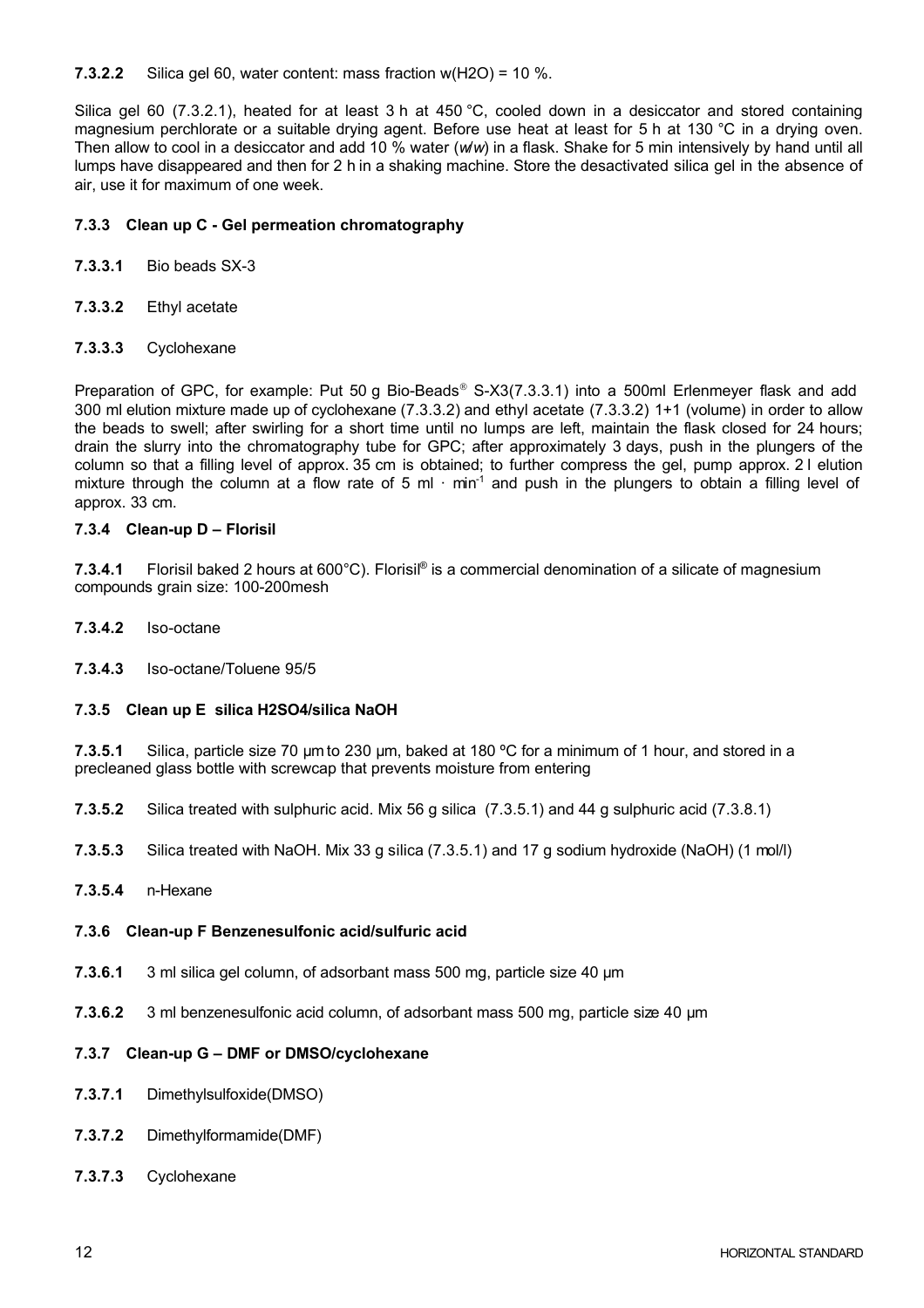Temporally remark. DMF and DMSO are both used. Decision will be made after the validation study

#### **7.3.8 Clean-up H – Concentrated sulphuric acid**

**7.3.8.1** Sulphuric acid, of purity 96% (*m/m*) to 98% (*m/m*)

#### **7.3.9 Clean-up I – TBA sulphite reagent**

**7.3.9.1** Tetrabutylammonium reagent (TBA sulphite reagent)

Saturate a solution of tetrabutylammonium hydrogen sulphate in a mixture of equal volumina of water and 2 propanol,  $c((C_4H_9)_4NHSO_4) = 0.1$  mol/l, with sodium sulphite.

NOTE 25 g of sodium sulphite should be sufficient for 100 ml of solution.

#### **7.3.10 Clean-up J- pyrogenic copper**

WARNING — Pyrogenic copper is spontaneously inflammable. Suitable precautions should be taken.

**7.3.10.1** copper(II)-sulphate pentahydrate, CuSO<sub>4</sub> · 5 H<sub>2</sub>O

**7.3.10.2** hydrochloric acid, HCl, *c* = 2 mol/l

**7.3.10.3** zinc granules, particle size 0.3 mm to 1.4 mm

**7.3.10.4** anionic detergent aqueous solution (e.g. 35 % *m*/*V* n-dodecane-1-sulfonic acid sodium salt  $(CH<sub>3</sub>(CH<sub>2</sub>)<sub>11</sub>SO<sub>3</sub>Na)1)$ 

#### **7.3.10.5** deoxygenated water

Dissolve 45 g copper(II) sulfate pentahydrate (7.3.10.1) in 480 ml water containing 20 ml hydrochloric acid (7.3.10.2) in a 1000 ml beaker.

Take 15 g of zinc granules size (7.3.10.3) add 25 ml water and one drop of anionic detergent solution (7.3.10.4) in another 1000 ml beaker.

Stir with a magnetic stirrer at a high speed to form a slurry. Then whilst stirring at this high speed, carefully add the copper(II) sulfate solution drop by drop using a glass rod.

Hydrogen is liberated and elemental pyrogenic copper is precipitated (red coloured precipitate).

Stirring is continued until the hydrogen generation almost ceases. Then the precipitated copper is allowed to settle. The supernatant water is carefully removed and the product washed with deoxygenated water (7.3.10.5) three times, to eliminate residual salts.

Then the water is carefully replaced with 250 ml acetone (7.2.1) (whilst continuously stirring the mixture). This operation is repeated twice more to ensure elimination of water.

Then the above procedure is repeated three times with 250 ml hexane (7.3.5.4), to ensure elimination of the acetone.

Carefully transfer the copper with hexane into an Erlenmeyer flask and store under hexane. The flask must be sealed to prevent ingress of air and stored in an explosion-proof refrigerator 2 °C to 8 °C.

The shelf life of the pyrogenic copper is at least two month. The clean up efficiency will then decline. The copper will change colour as the clean-up efficiency decreases.

<sup>1)</sup> other commercial available detergents may also be suitable.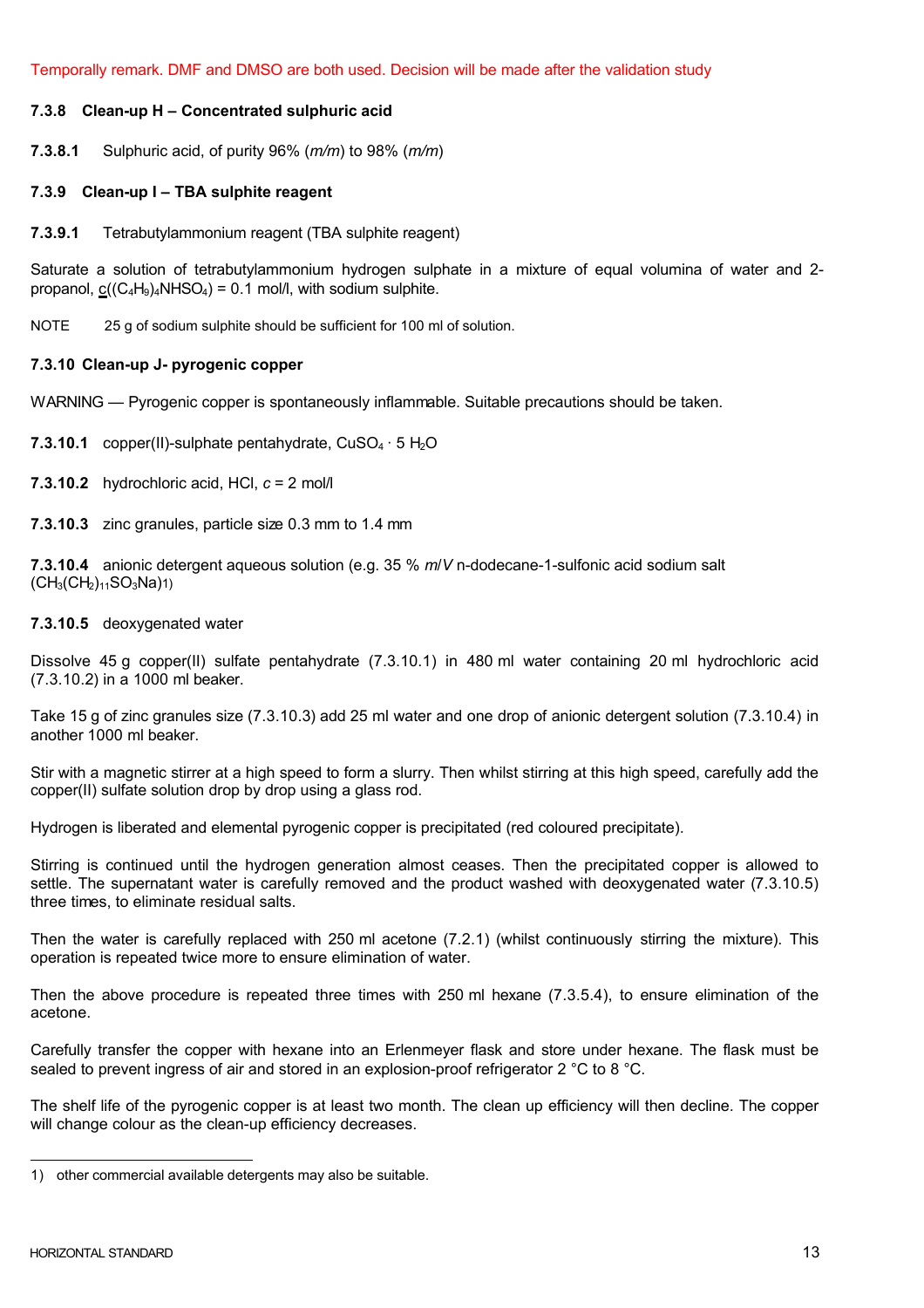# **7.3.11 Clean-up K Silica – Silvernitate Clean up**

# **7.3.11.1** Silvernitrate, AgNO<sub>3</sub>

## 7.3.11.2 AgNO<sub>3</sub>/Silica adsorbant

Solve 10g of AgNO<sub>3</sub> (7.3.10.1) in 40 ml water and add this mixture in portions to 90g Silica (7.3.5.1). Shake the mixture until it is homogenous and leave it for 30 minutes. Put the mixture into a drying oven at 70  $\pm$  5°C. Within 5 hours regular increase the temperature from 70°C to 125°C. Activate the mixture for 15 hours at 125°C. Store the mixture in brown glass bottles.

# **7.4 Gas Chromatic Analysis**

4.1.3.2. Operating gases for gas chromatography/ ECD or MS, of high purity and in accordance with manufacturer's specifications.

# **7.5 Standards**

Choose the internal standards substances whose physical and chemical properties (such as extraction behaviour, retention time) are similar to those of the compounds to be analysed.  ${}^{13}C_{12}$  PCBs should be used as internal standards for the GC-MS method for evaluation of results. Verify the stability of the internal standards regularly.

Note : Certified solutions of PCB, and single solid PCB substances with certified purity are available from a limited number of suppliers e.g. Institute for Reference Materials and Measurements (IRMM) B-2440 Geel, Belgium. National Institute of Science and Technology. Office of Standard Ref. Data, Washington D.C. 20 234 U.S.A or from other commercial providers

# **7.5.1 Calibration standards**

The calibration standard should contain at least the following compounds:

| <b>PCB-28</b>  | 2,4,4'-trichlorobiphenyl             | (CAS number: 7012-37-5)  |
|----------------|--------------------------------------|--------------------------|
| <b>PCB-52</b>  | 2,2',5,5'-tetrachlorobiphenyl        | (CAS number: 35693-99-3) |
| <b>PCB-101</b> | 2,2',4,5,5'-pentachlorobiphenyl      | (CAS number: 37680-37-2) |
| <b>PCB-118</b> | 2,3',4,4',5-pentachlorobiphenyl      | (CAS number: 31508-00-6) |
| <b>PCB-138</b> | 2,2',3,4,4',5'-hexachlorobiphenyl    | (CAS number: 35056-28-2) |
| <b>PCB-153</b> | 2,2',4,4',5,5'-hexachlorobiphenyl    | (CAS number: 35065-27-1) |
| <b>PCB-180</b> | 2,2',3,4,4',5,5'-heptachlorobiphenyl | (CAS number: 35065-29-3) |

NOTE The numbers 28, 52 etc. correspond with the sequential numbers of chlorobiphenyls according to the IUPAC rules for the nomenclature of organic compounds.

### **7.5.2 Internal and injection Standards**

## **7.5.2.1** MS-detection

The labelled PCB congeners to be considered as internal standards are listed below. Use a mixture containing at least PCB 28, PCB 52, PCB 101 PCB 138, PCB 153, PCB 180. Internal standards shall be used for calculation of the relative retention times

- $13C_{12}$ -2,4,4'-trichlorobiphenyl (PCB 28)
- $13C_{12}$ -2,2',5,5'-tetrachlorobiphenyl (PCB 52)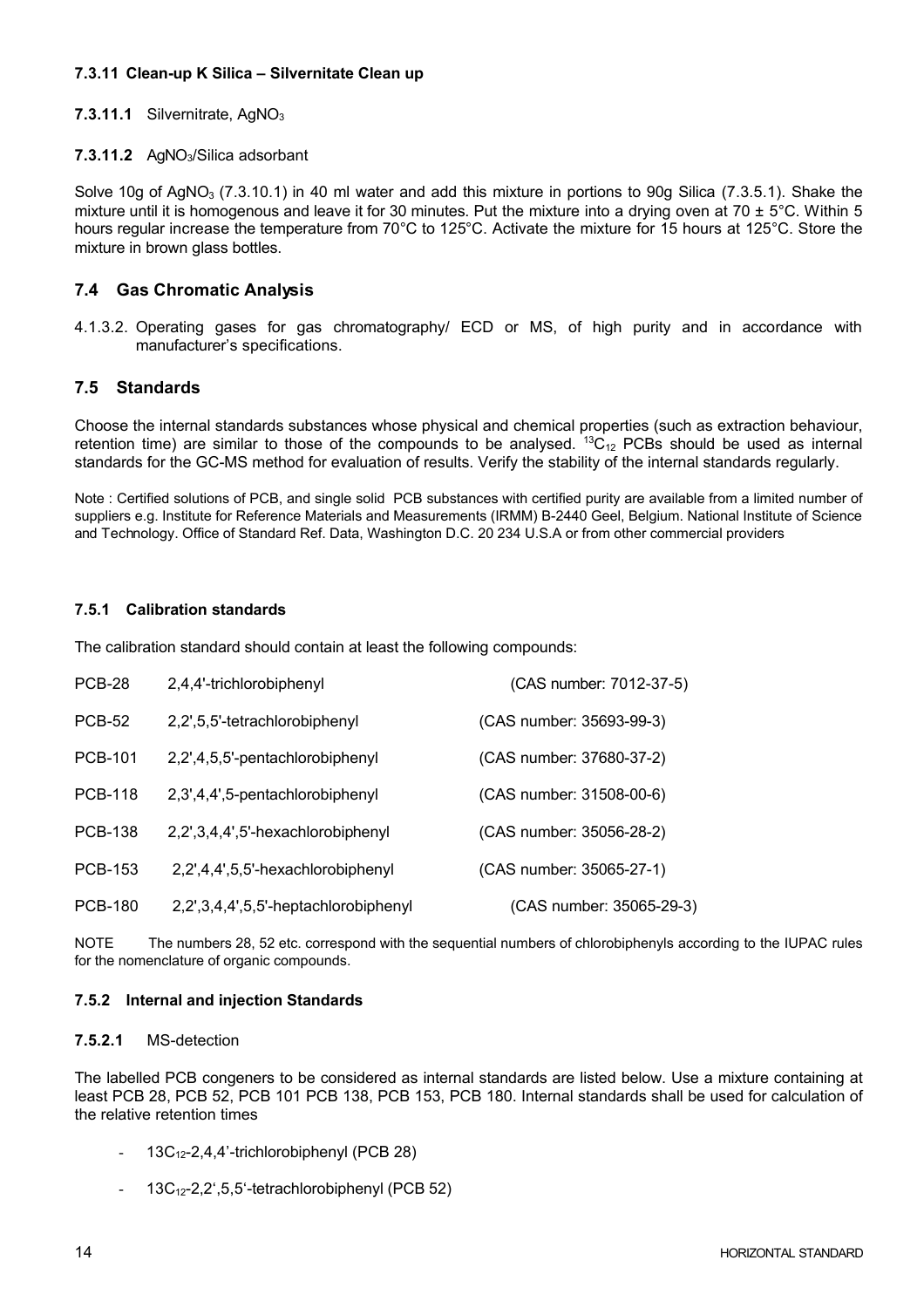- 13C12-2,2',4,5,5'-pentachlorobiphenyl (PCB 101) (CAS number 37680-73-2)
- 13C12-2,3',4,4',5-pentachlorobiphenyl (PCB 118)
- 13C12-2,2',3,4,4',5'-hexachlorobiphenyl (PCB 138) (CAS number 35065-28-2)
- 13C12-2,2',4,4',5,5'-hexachlorobiphenyl (PCB 153)
- $-$  13C<sub>12</sub>-2,2',3,4,4',5,5'-heptachlorobiphenyl (PCB 180)

Other PCB not present in the sample or other  ${}^{13}C_{12}$  labelled PCBs can be used as injection standard

#### **7.5.2.2** ECD-detection

Also for ECD-detection internal and injection standards shall be used.

At least three of the following compounds shall be used as internal and at least 1 as an injection standard. The standards shall not interfere with the analytes

| <b>PCB-29</b>                                           | 2,4,5-trichlorobiphenyl                                           | (CAS number: 15862-07-4) |  |  |
|---------------------------------------------------------|-------------------------------------------------------------------|--------------------------|--|--|
| <b>PCB-30</b>                                           | 2,4,6-trichlorobiphenyl                                           | (CAS number: 35693-92-6) |  |  |
| <b>PCB-143</b>                                          | 2,2',3,4,5,6'-hexachlorobiphenyl                                  | (CAS number: 68194-15-0) |  |  |
| <b>PCB-155</b>                                          | 2,2',4,4',6,6'-hexachlorobiphenyl                                 | (CAS number: 33979-03-2) |  |  |
| <b>PCB-198</b>                                          | 2,2',3,3',4,5,5',6,-octachlorobiphenyl                            | (CAS number: 68194-17-2) |  |  |
| <b>PCB-207</b>                                          | 2,2',3,3',4,4',5,6,6'-nonachlorobiphenyl (CAS number: 52663-79-3) |                          |  |  |
| PCB-209.                                                | 2,2',3,3',4,4',5,5',6,6'-decachlorobiphenyl                       | (CAS number: 2051-24-3)  |  |  |
| Note Some PCB mixtures containing up to 2.5% of PCB-155 |                                                                   |                          |  |  |

Note For internal standard PCB 30, PCB 143 and PCB 207 are advised

Note For injection standard PCB-198 or PCB-209 is recommended because of less interferences.

**7.5.2.3** Column performance

| PCB-28        | 2,4,4'-trichlorobiphenyl | (CAS number: 7012-37-5)  |
|---------------|--------------------------|--------------------------|
| <b>PCB-31</b> | 2,4',5-trichlorobiphenyl | (CAS number: 16862-07-4) |

# **7.6 Preparation of standard solutions**

### **7.6.1 Preparation of calibration standard solutions of PCBs**

Prepare individual concentrated primary standard solutions of about 0.4 mg/ml in n-heptane (7.1.1) by weighing approx. 10 mg of each of the standards  $(7.5.1)$  to the nearest 0.1 mg  $25$ nd dissolving them in 10f n-heptane.

Combine small quantities (2 to 10 ml) of these individual primary standard solutions into a mixed standard solution of PCB.

NOTE 1 Because of the dangerous nature of the substances to be used, commercially available - preferably certified standard solutions are preferred to be used. Avoid skin contact.

NOTE 2 The working standard solutions shall be in the same solvent like the extract

NOTE 3 Store the primary and diluted standard solutions in a dark place at a temperature of less than 4  $\degree$ C. The solutions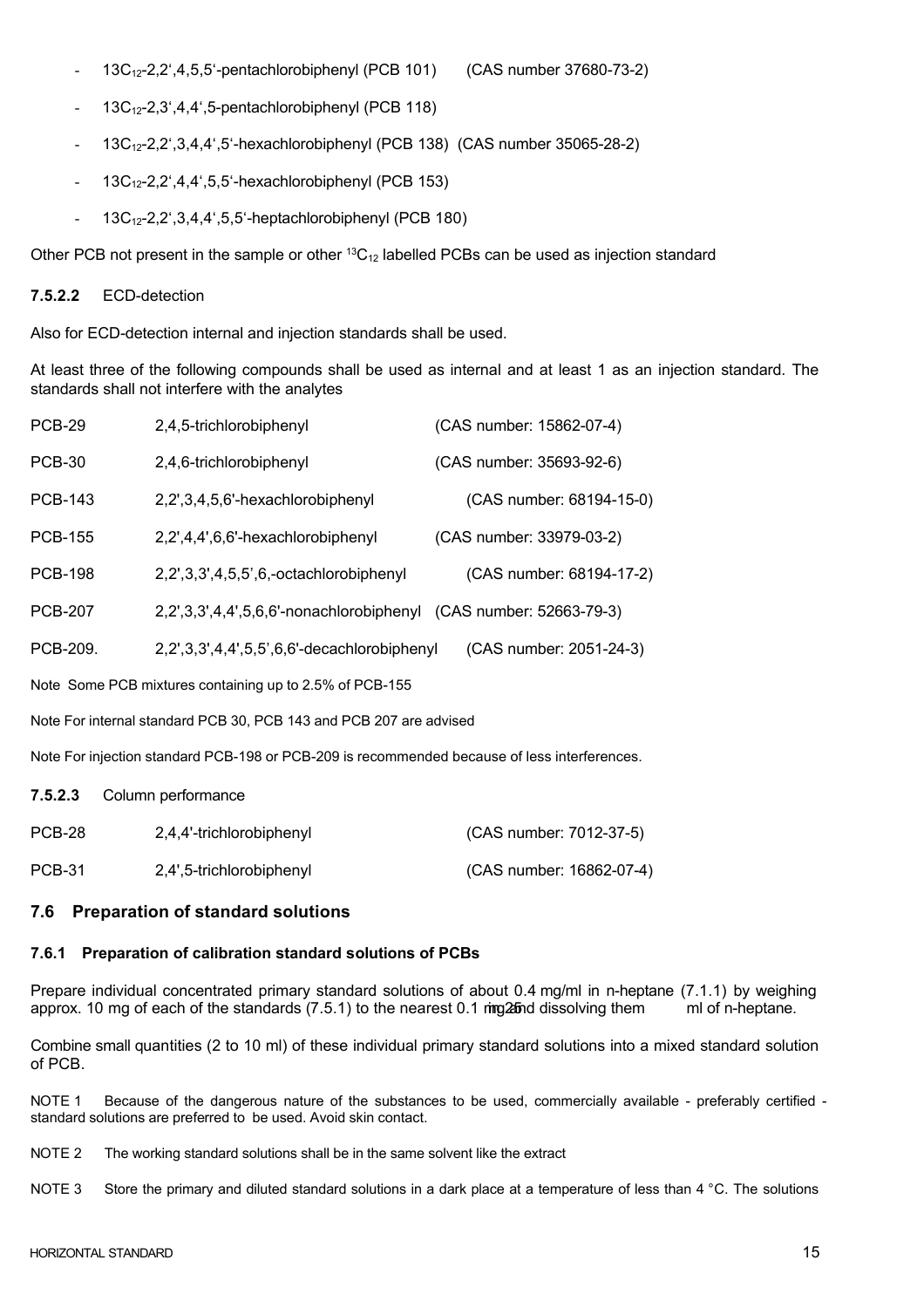are stable for at least 1 year, provided that evaporation of solvent is negligible.

NOTE 4 Components present in mixed standard solutions should be completely separated by the gas chromatographic columns used.

#### **7.6.2 Preparation of internal standard solution**

Prepare a concentrated primary internal solution, containing at least two (or all) different components (7.5.2), of about 0.4 mg/ml in n-heptane (7.1.1) by weighing approx. 10 mg of each of the chosen internal standards to the nearest 0.1 mg and dissolving them in 25 rithiof and standary Pire banal from this which

such a concentration that the added amount gives a peak area or peak surface of the same order of magnitude of the peaks of the injected calibration solutions.

Temporally remark: as part of the validation the number of internal standards will be investigated

#### **7.6.3 Preparation of injection standard solution**

Prepare a concentrated primary injection solution, containing at least two different components (7.5.2), of about 0.4 mg/ml in n-heptane (7.1.1) by weighing approx. 10 mg of each of the chosen injection standards to the nearest 0.1 mg and dissolving them in 25 ml of n-heptane. Prepare from this a secondary internal solution which such a concentration that the added amount gives a peak area or peak surface of the same order of magnitude of the peaks of the injected calibration solutions.

# **8 Apparatus**

### **8.1 Extraction and clean-up procedures**

Customary laboratory glassware.

All glassware and material that comes into contact with the sample or extract shall be thoroughly cleaned.

#### **8.1.1 Glass sample bottles**

With glass stopper or screw top and polytetrafluorethene seal (PTFE) of appropriate volume

#### **8.1.2 Shaking device**

With horizontal movement (200 to 300 strokes a minute).

#### **8.1.3 Water bath**

Adjustable.up to 100 °C

#### **8.1.4 Separating funnels of appropriate volume**

#### **8.1.5 Conical flasks of appropriate volume**

#### **8.1.6 Soxhlet extraction apparatus**

Consisting of: round bottom flask e.g.100ml, Soxhlet extractors and Soxhlet thimbles e.g. 27\*100mm, vertical condensers e.g. 300mm, water-bath as heating apparatus

#### **8.1.7 Concentrator**

As per Kuderna Danish (see figure B.1).

Other evaporators, e.g. a rotary evaporator, may be used if found to be suitable. An evaporator is suitable if the performance of the method is in agreement with 10.7.5 or 10.8.5.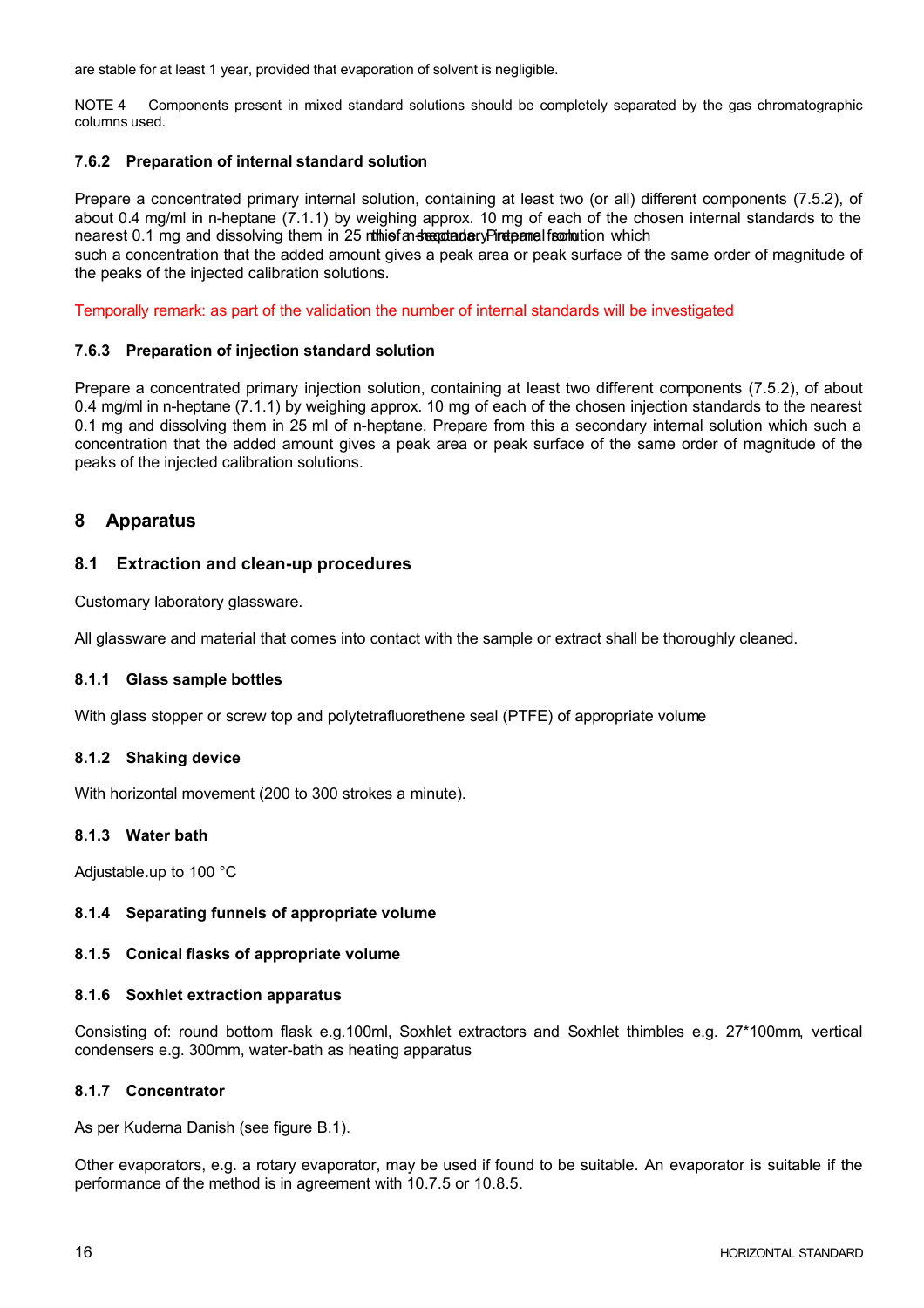### **8.1.8 Boiling chips**

Glass or porcelain beads.

#### **8.1.9 Quartz wool or silanized glass wool**

NOTE Working with quartz wool imposes a risk to health through the release of fine quartz particles. Inhalation of these should be prevented by using a fume cupboard and wearing a dust mask.

#### **8.1.10 Calibrated test tubes**

With a capacity of 10 to 15 ml and ground glass stopper.

#### **8.1.11 Chromatography tubes**

Chromatography column of glass, 5mm inside diameter, length e.g. 600mm

See figure B.2.

# **8.2 Gas chromatograph**

Equipped with a capillary column, Mass Spectrometric Detection (MS) or electron capture detector (ECD) based on  $63$ Ni.

NOTE 1 Working with an encapsulated radioactive source as present in an ECD requires a licence according to the appropriate national regulations.

NOTE 2 Using ECD, gas chromatographs equipped with two detectors and with facilities for connecting two capillary columns to the same injection system are very well suited for this analysis; with such apparatus the confirmatory analysis can be performed simultaneously.

#### **8.2.1 Capillary columns**

Comprising a 5% phenyl-methyl silicone stationary phase coated onto fused silica capillary column or an equivalent chemically bonded phase column. The dimensions should be sufficient to separate the critical pairs mentioned below. In general column length should be ca 50 m. Internal diameter ca 0.25 mm and film thickness ca 0.2 μm.

The chromatographic peaks of PCB 28 and PCB 31 shall be resolved sufficiently (resolution at least 0,5) for integrating the PCB 28 peak.

Using ECD-detection, a column coated with a moderate polar phase, e. g. CP-Sil 19, OV 1701 etc., shall be used to confirm the result obtained. Confirmation analysis using a second column is not necessary in case the analytical result is much below any regulatory level.

NOTE The retention times for the PCB on different capillary appear in annex C.

# **9 Sampling and preservation of samples**

### **9.1 Sampling**

Obtain representative samples in accordance with ISO 10381-1 (soil) using sampling apparatus in accordance with ISO 10381-2. ,,,,,, for waste and ........ for sludge

Samples shall be stored on a cool (< 10 °C) dark place. Samples can be stored for one week at a temperature between 0 and < 10 °C and for a year at temperatures < -18 °C.

### **9.2 Sample preservation and pretreatment**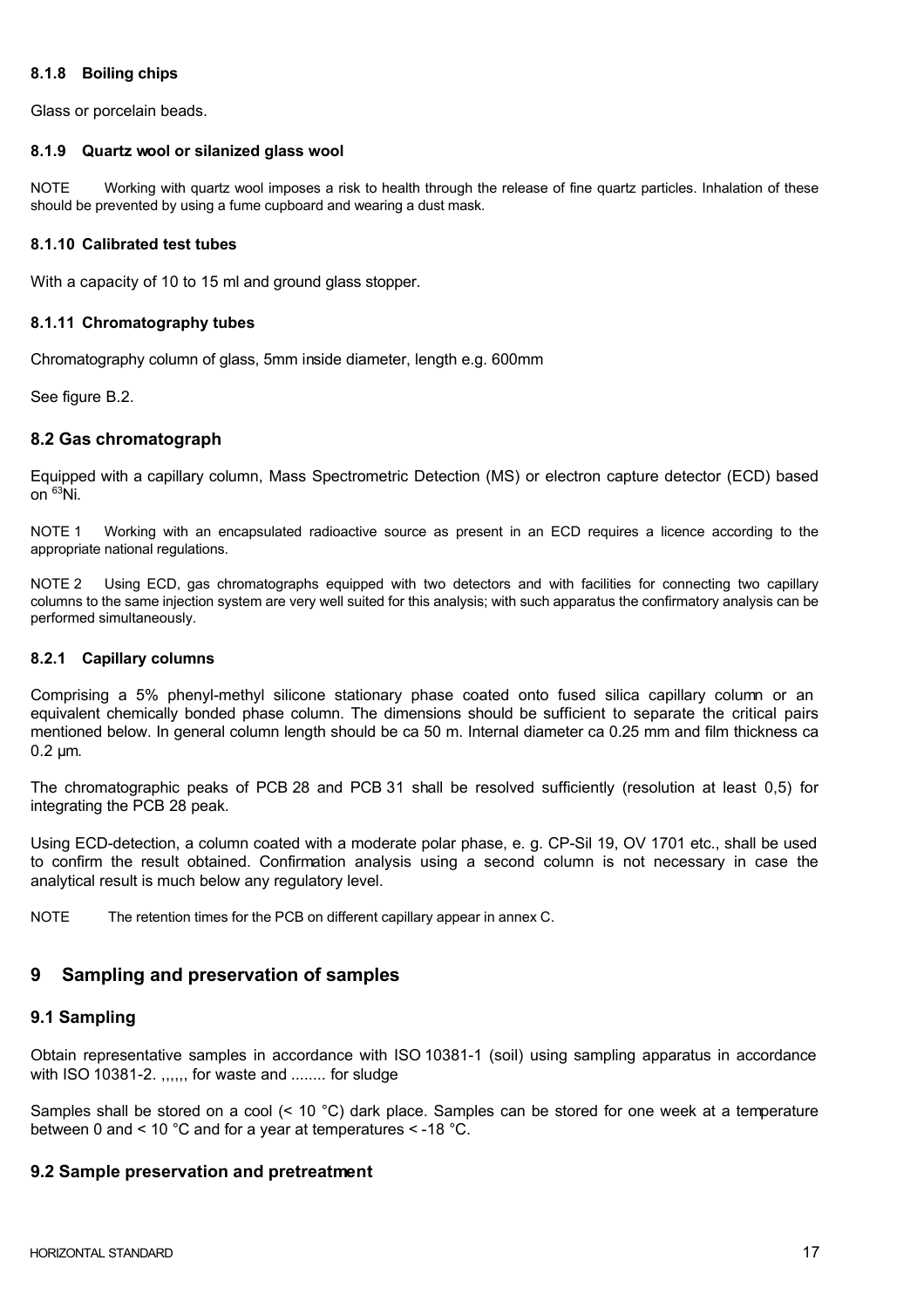Samples shall be pretreated according the mentioned International Standards using the following scheme to obtain a test sample. Pretreatment is necessary to reduce the moisture content to enable extraction of the PCBs and to increase the homogeneity. Complete drying of the sample is essential if Soxhlet is used for extraction or to increase the homogeneity. Complete drying is also recommended if the sample shall be stored for a long period.

Following scheme will be removed if the Horizontal pre-treatment standard is available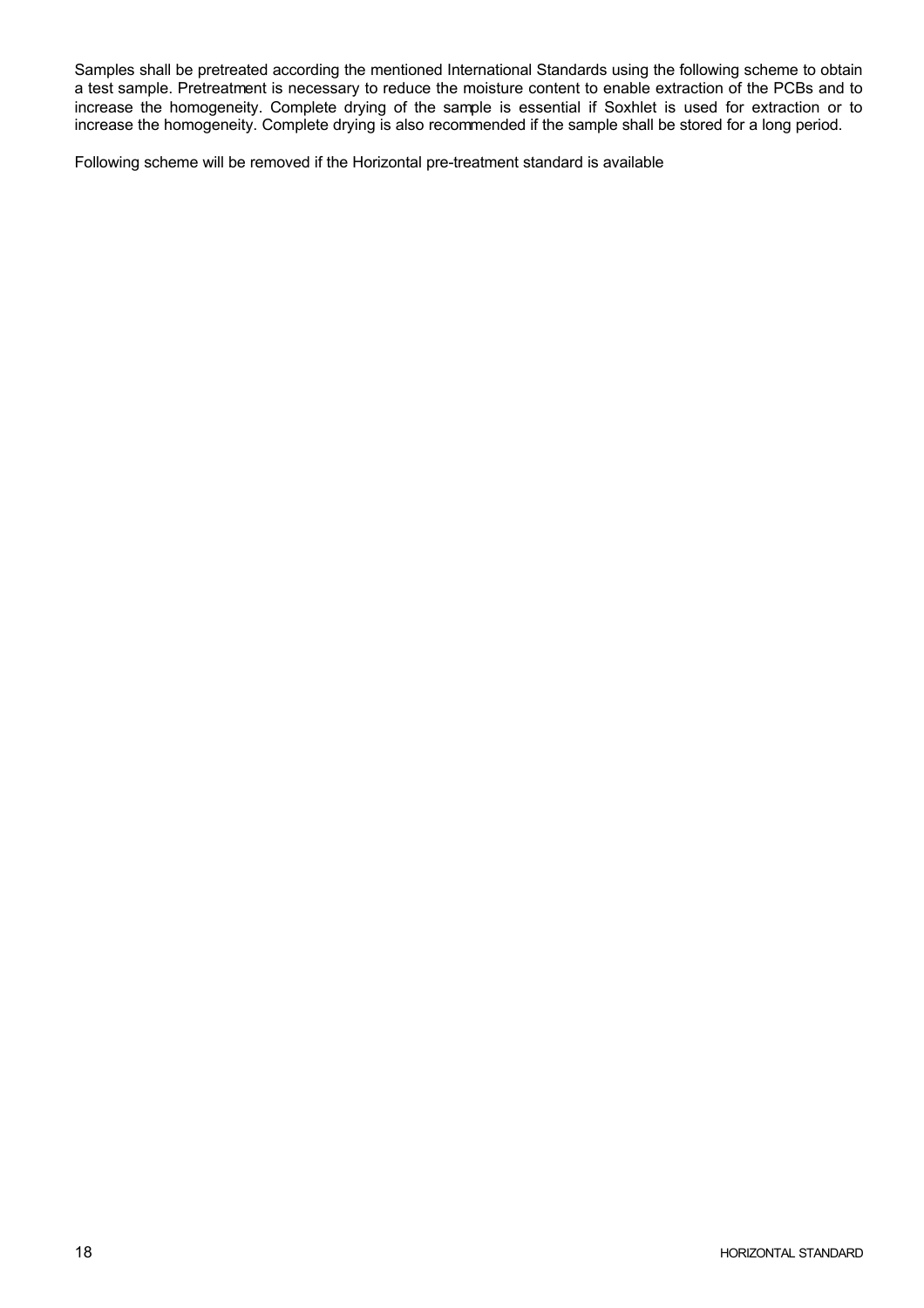#### **(Bulk) sample**

## **↓**

# **Homogenization and subdividing (Method for bulk samples ,ISO)**

**↓**

#### **Laboratory sample**

#### **↓**

## **If necessary, increasing solid matter (centrifugationa) , filtrationb))**

#### **↓**

#### **Drying**

| Sludge <sup>c</sup> | Sediment                | Suspended       | Soil (f.e. clay, Waste          |                                 | Waste           |  |  |
|---------------------|-------------------------|-----------------|---------------------------------|---------------------------------|-----------------|--|--|
|                     |                         | solids          | sandy)                          | (compost, Bio-                  | (shredder/plas- |  |  |
|                     |                         |                 |                                 | mixed  <br>waste,               | tic materials   |  |  |
|                     |                         |                 |                                 | waste                           |                 |  |  |
| Freeze drying       | Freeze drying           | Freeze drying   | Na <sub>2</sub> SO <sub>4</sub> | Na <sub>2</sub> SO <sub>4</sub> | Air drying,     |  |  |
| (ISO/DIS 16720)     | (ISO/DIS 16720)         | (ISO/DIS 16720) | Air drying                      | Air drying                      | (prEN15002)     |  |  |
|                     | No drying <sup>d)</sup> |                 | Freeze drying                   | Freeze drying                   |                 |  |  |
|                     |                         |                 | (ISO/DIS 16720)                 | (ISO/DIS 16720)                 |                 |  |  |
|                     |                         |                 | No drying                       | No drying                       |                 |  |  |
|                     |                         |                 |                                 | prEN 15002)                     |                 |  |  |
|                     |                         |                 |                                 |                                 |                 |  |  |
|                     |                         |                 |                                 |                                 |                 |  |  |

### **Grinding (ISO 14507)/sieving (homogenisation, subdividing)**

#### **↓**

#### **Test sample**

#### (Dry or high solid matter content Water content < 50%)

- a) Possible with several samples, but not practicable with material having approximately the same density of water (i.e. sludges)
- b) Possible, but no good handling with several samples, blockages, water content to high, Extraction of target compound with filter paper
- $\degree$  Na<sub>2</sub>SO<sub>4</sub> can be used for preservation of the hygroscopic dried sludge
- d) If water content enables direct extraction according 10.2.2

NOTE If it is possible to take a representative wet sample, the following procedure can be used to make a dry sample. Mix in a mortar ca 10 g of sample, weighed to the nearest 0.01 g, with one or more equivalents of Na<sub>2</sub>SO<sub>4</sub>, weighed to the nearest 0.01 g, so that a homogenous dry mass is obtained. Use this whole sample for further analysis.

Store the samples in a dark place at a temperature below 10 °C, if possible in a refrigerator. Determine the content of dry matter in the sample in according to ISO 11465 or prEN 14346.

NOTE It is permissible for dried samples, if kept sealed, to be stored for a longer period at room temperature (approx. 1 month).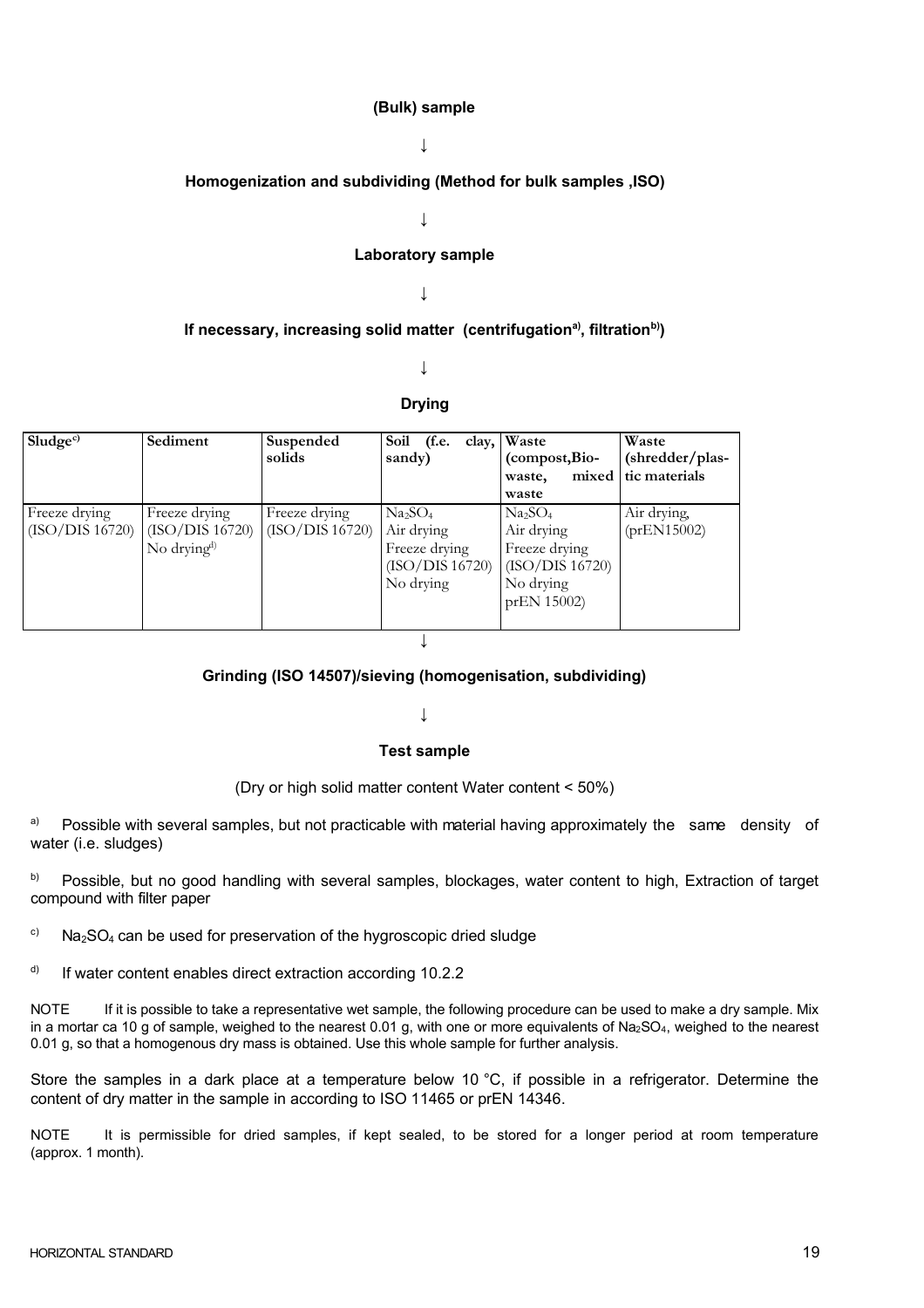# **10 Procedure**

## **10.1 Blank**

Perform a blank determination following paragraphs for the used procedure (selected extraction and clean-up) using the same amount of reagents that are used for the pretreatment, extraction, clean up and analysis of a sample. Analyse the blank immediately prior to analysis of the samples to demonstrate freedom from contamination.

# **10.2 Extraction**

### **10.2.1 General**

Depending on the test sample, origin, moisture content, choose a suitable extraction method. Method 1 or 3 shall be applied if it is important to break up aggregates in the sample to reach the PCBs. This is especially important with soil samples containing clay particles. Also with wet samples these methods shall be applied. If solving of the PCBs is the most important step and the sample is dry, method 2 using Soxhlet shall be applied.

Extraction procedures described in this European standard are able to extract up to 20 g of dry sample. If the test sample has a low density (i.e. some wastes) or the sample is homogeneous, depending on the expected PCB content and on the homogeneity of the sample, less sample can be used. In general the following amounts of dry sample can be used:  $10 - 20q$  of soil;  $2 - 10q$  of sewage sludge,  $5 - 20q$  of compost or  $2 - 20q$  of waste.

|                    | Sample contains                                                              | Extractant                          | Equipment                                      | Procedure    | remarks                                                         |
|--------------------|------------------------------------------------------------------------------|-------------------------------------|------------------------------------------------|--------------|-----------------------------------------------------------------|
| Dry test<br>sample | Soil-like materials, sludge,<br>sediments, biowaste,<br>compost              | Acetone/petrol<br>eum ether         | agitation                                      | Extraction 1 |                                                                 |
| Dry test<br>sample | Plastic waste Sludge,<br>biowaste, compost,<br>suspendes solids,<br>sediment | Petroleumether                      | Soxhlet,<br>Pressurised<br>Liquid<br>Extration | Extraction 2 |                                                                 |
| Wet test<br>sample | Soil-like<br>material/sediments<br>biowaste compost                          | Acetone/petrol<br>eum ether         | agitation                                      | Extraction 1 | Limitations for the amount of<br>water in the sample are given. |
| Wet test<br>sample | Soil-like<br>material/sediments<br>biowaste compost                          | Acetone/petrol<br>eum<br>ether/NaCl | agitation                                      | Extraction 3 |                                                                 |

**Table 1 Extraction methods to be used with different matrices**

### **10.2.2 Extraction 1 samples using acetone/petroleum ether**

Take 2 g - 20 g test sample and place it in a sample bottle (8.1.1). Add X μl of the secondary internal standard solution (7.5.2). Add 50 ml of acetone (7.2.1) to the test sample and extract by shaking thoroughly to break up aggregates. Then add 50 rethos petroleum  $\qquad 7.2..2)$  and shake again thoroughly during at least 12 hours. Use a horizontal shaking device (8.1.2) and have the solvent movement in the sample bottle as long as possible (horizontal position). After settling, decant the supernatant. Wash the solid phase with 50 ml of petroleum ether (7.2.2) and decant again. Collect the extracts in a separating funnel of 1 litre capacity (8.1.4) and remove the acetone by shaking twice with 400 ml of water (7.2.5). Dry the extract over anhydrous sodium sulphate (7.2.3) and transfer the dried extract to the concentrator (8.1.7). Rinse the sodium sulphate with petroleum ether (7.2.2) and add the rinsing to the extract.

NOTE 1 Tap water has shown to be applicable for removal of the acetone in several laboratories, because target compounds are not present.

NOTE 2 If the sample contains water up to 25%, the same procedure can be used. If the water content of the sample is greater than 25 % this procedure is less effective and the amount of acetone shall be increased. The ratio acetone:water should be at least 9:1. The ratio acetone:petroleum ether should be kept constant to 2:1.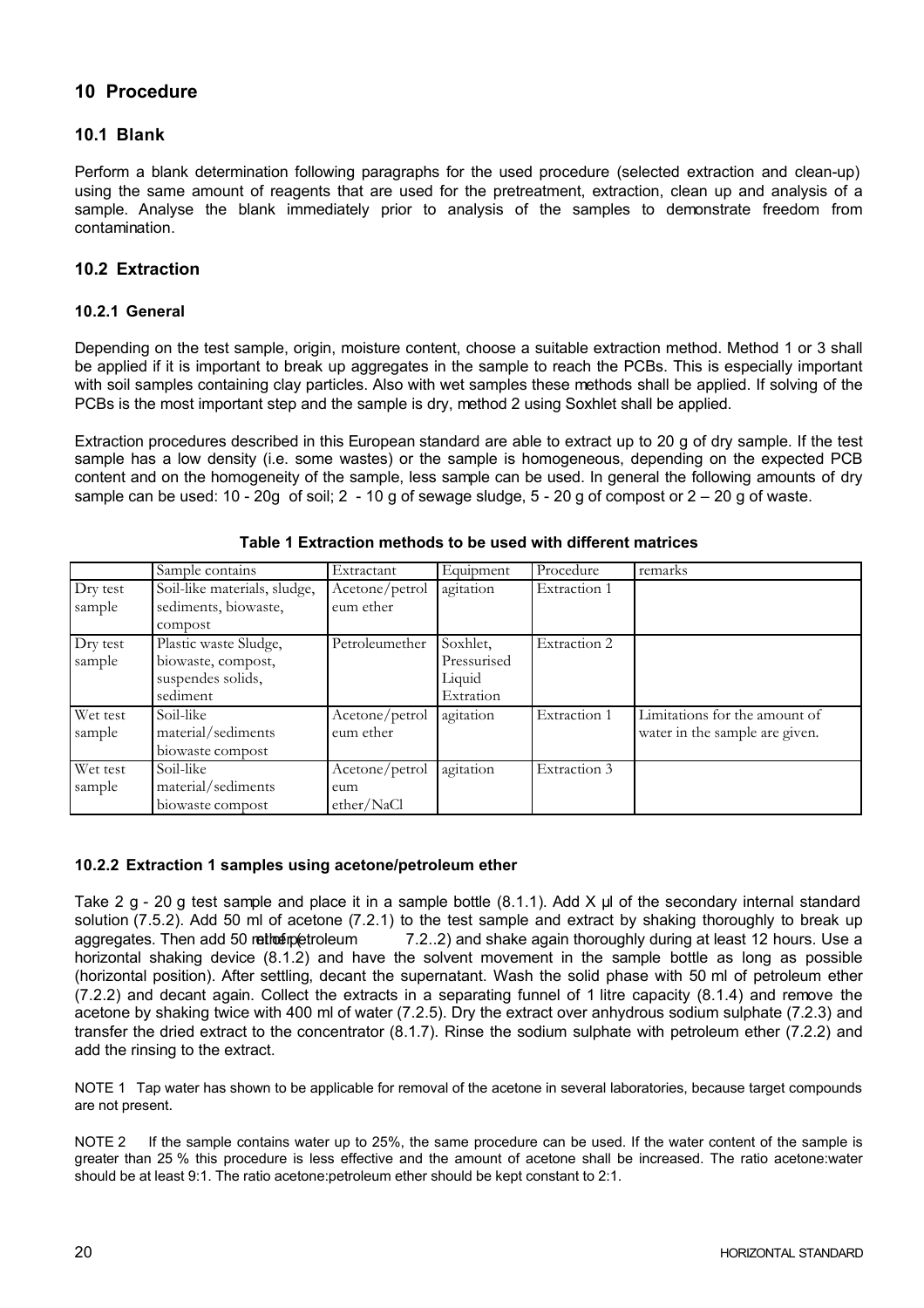NOTE 3 Other extraction techniques, like ultrasonic extraction, microwave or pressurised extraction may be suitable. However if using other extraction techniques the comparability to the method described in this standard has to be proven.

NOTE 4 The amount X of the internal standard added in all extraction procedures shall have such a quantity that their concentrations in the final extract fall under the working range of the measurement method. Typically the concentration of the individual internal standards in the final extract will be 0,1 μg/ml

## **10.2.3 Extraction 2 dry samples using Soxhlet**

Take 2 g -20 g dry test sample and place it the extraction thimble (8.1.6). Add X μl of the secondary internal standard solution (7.5.2) and approximately 70 ml of the extraction solvent (7.2.2) to the sample. Extract the sample with the soxhlet extraction apparatus. The duration of the extraction should be calculated with a minimum of 100 extraction cycles.

Note If the sample is hydroscopic and is not dried just before analysis, add NaSO<sub>4</sub> to the test sample to get a free flowing material.

# **10.2.4 Extraction 3 of wet samples acetone/petroleum ether/Sodium chloride**

Take an amount of sample equivalent to 2 g -20 g of the dry sample and put it into a 1 I sample bottle (8.1.1). Add X μl of the secondary internal standard solution (7.5.2). If the sample is dry, add 50 ml water. For moist samples, the water quantity to be added is calculated as follows:

$$
m_{\rm w} = 50 - \frac{m_{\rm E} \cdot m_{\rm H_2O}}{100} \tag{1}
$$

 $m_{\text{w}}$  is the water to be added in grams

 $m<sub>E</sub>$  is the quantity of the sifted soil sample in grams

 $m_{\text{H}_2\text{O}}$  is the water content of the sample according to ISO 11465 or prEN 14346 in percent mass (%)

Add 40 g sodium chloride (7.2.4), 100 ml acetone (7.2.1) and 50 ml petroleum ether (7.2.2) to the moistened preparations, close the sample bottle and shake it by means of the shaking device (8.1.2) for at least 12 h.

The organic phase is to be separated, if necessary, using a centrifuge with sealable centrifuge cups. Collect the extract in a separating funnel of 1 litre capacity and remove the acetone by shaking twice with 400 ml of water (7.2.5). Dry the extract over anhydrous sodium sulphate (7.2.3) and transfer the dried extract to the concentrator (8. stuli). Rinse the solution of the solution of the solution of the state with periodic with periodic with periodic view of the extract.

NOTE Tap water has shown to be applicable for removal of the acetone in several laboratories, because target compounds are not present.

# **10.3 Concentration**

Add a boiling chip (8.1.8) to the extract and concentrate the extract to approx. 10 ml by evaporation. Transfer the concentrated extract to a calibrated test tube (8.1.10) and concentrate to 1 ml using a gentle stream of nitrogen at room temperature. If clean up H is used, concentration is not necessary. Note the final volume of the extract.

NOTE Too high temperatures and a too high flow of nitrogen may result in loss of the more volatile PCB.

NOTE To prevent losses of the most volatile PCBs it is not allowed to evaporate till complete dryness. It is advisable to add a small amount (one drop) of keeper substance (7.2.6).

# **10.4 Clean up of the extract**

Clean-up has to be used if compounds are present that can interfere with the PCB congeners of interest in the gas chromatogram or if those compounds can influence the GC-procedure (i.e. contamination of the chromatographic system). If no or negligible interfering substances are present, no clean-up is necessary. Depending on the substances to be removed the following decision table has to be used. If polar compounds have to be removed take special care on the recoveries of the low chlorinated PCB's. Reference to validation reports is made in annex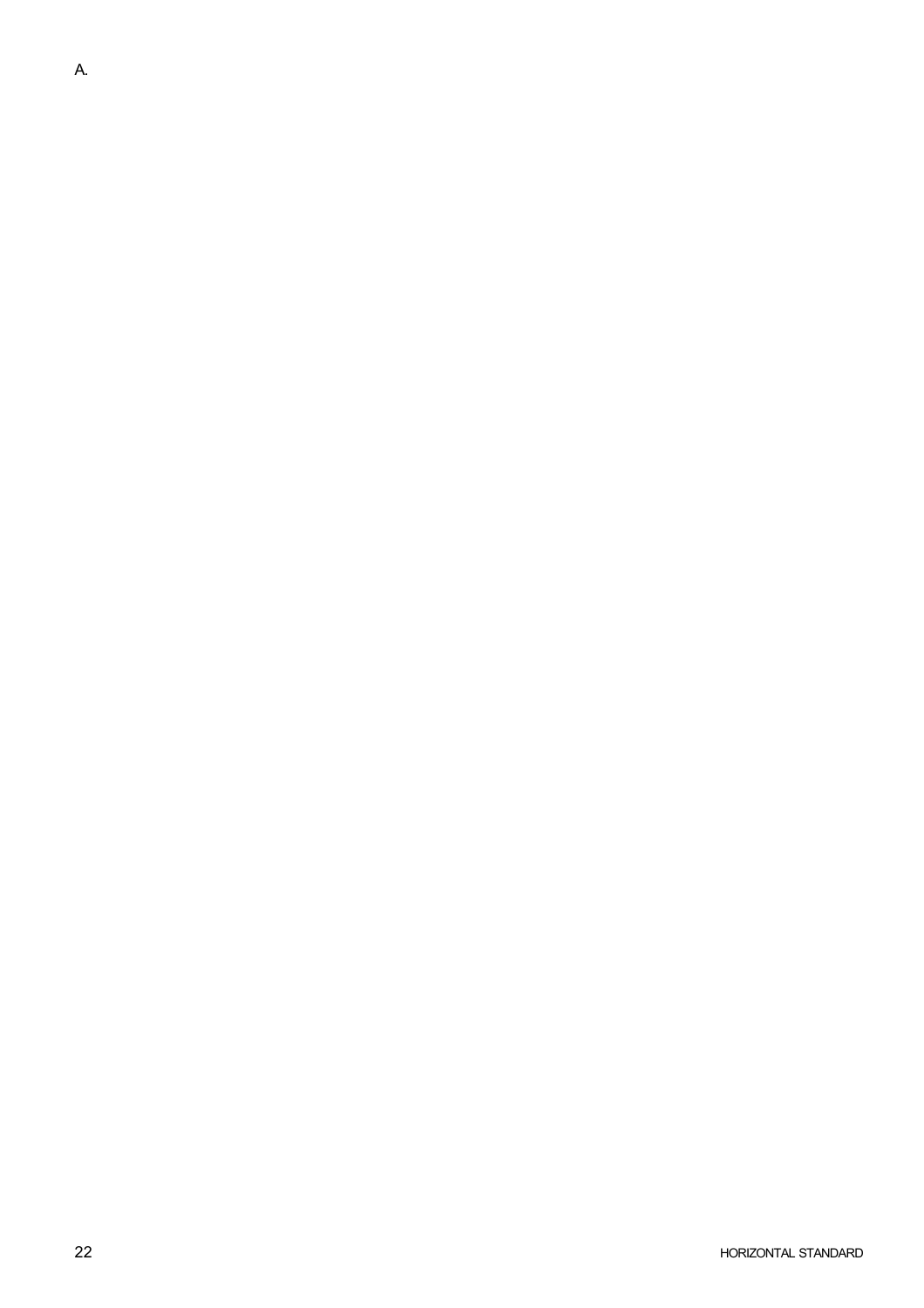|              | Clean-up                                    | Designed for removal of                                              | Special<br>for              | Validated            | Remarks                                                                            |
|--------------|---------------------------------------------|----------------------------------------------------------------------|-----------------------------|----------------------|------------------------------------------------------------------------------------|
| Clean-up A   | Aluminium oxide                             | Polar compounds                                                      |                             | soil                 | Difficult to adjust water<br>content and keep it<br>constant                       |
| Clean-up B   | Silica                                      | Polar compounds                                                      |                             | soil                 | Attention; some charges<br>of silica can contain low<br>concentrations of PCBs     |
| Clean-up C   | gelpermeation                               | High molecular<br>compounds                                          | <b>MS</b>                   |                      |                                                                                    |
| Clean-up D   | Florisil                                    | Polar compounds                                                      |                             |                      | Analysis of pesticides is<br>possible after this clean<br>up                       |
| Clean-up E   | H <sub>2</sub> SO <sub>4</sub> /Silica NaOH | Polar compounds. PAH,<br>lipides                                     |                             |                      | Special for lipid<br>containing samples                                            |
| Clean-up F   | Benzenesulfonic<br>acid/sulfuric acid       | Polar compounds,<br>(poly)aromatics, bases,<br>hetero compounds, oil |                             | Waste?               | Special suitable for<br>samples containing high<br>concentration of<br>mineral oil |
| Clean-up G,  | DMSO/hexane                                 | Alipahatic hydrocarbons                                              | <b>MS</b>                   |                      |                                                                                    |
| $Clean-up H$ | H <sub>2</sub> SO <sub>4</sub> (conc)       | lipids                                                               |                             |                      |                                                                                    |
| Clean-up I   | <b>TBA</b>                                  | sulphur                                                              | $\ensuremath{\mathrm{ECD}}$ | sludge/sediment      |                                                                                    |
| Clean-up J   | Cu                                          | sulphur                                                              | ECD                         | sludge/sediment      |                                                                                    |
| Clean-up $K$ | AgNO <sub>3</sub> /Silica                   | Sulphur + $polar$<br>compounds                                       | ECD                         | sludge/sediment/soil | Also applicable for MS                                                             |

## **Table 2. Possible clean-up methods**

Before application of the clean-up to real samples the laboratory has to ensure that recoveries after use of the clean-up are at least 80% for all relevant congeners (including internal standards).

# Temporally remark: Methods will be transferred to informative annex if no validation data are available of become available during the validation study

### **10.4.1 Clean-up A – Aluminium oxide**

Prepare an adsorption column by placing a small plug of quartz wool (8.1.9) in the chromatography tube (8.1.11) and packing it dry with 2.0  $q \pm 0.1$  g of aluminium oxide (7.3.2.1).

With a pipette transfer the extract to the dry packed adsorption column; rinse the test tube twice with 1 ml of  $p$  ether leum  $(7.2.2)$  and transfer the rinsings to the column with the same pipette as soon as the liquid level reaches the upper side of the column packing. Elute with approx. 10 ml of petroleum ether.

One drop of keeper substance (7.2.6) is added to the eluate, and then the eluate is reduced to approximately 0.5 ml by means of the concentrator (8.1.7).

NOTE 1 Before use, the elution pattern of each series of aluminium oxide columns and the necessary elution volume should be verified with the aid of a standard solution of PCBs.

NOTE 2 Commercial available disposable columns may be used as an alternative if found suitable. A column is suitable if the performance of the method is in agreement with 10.7.5 or 10.8.5.

#### **10.4.2 Clean-up B silica gel**

Put glass wool (8.1.9) and 10 g silica gel (7.3.4.2) into the chromatographic tube (8.1.11). Then add a 1 cm layer  $of  $3.2.3$  and condition with 20 ml between the  $(7.2.2)$ . The sample is put into the column when$ the level of the solvent mixture is drained to approximately 0.5 cm above the column packing. The reduced extract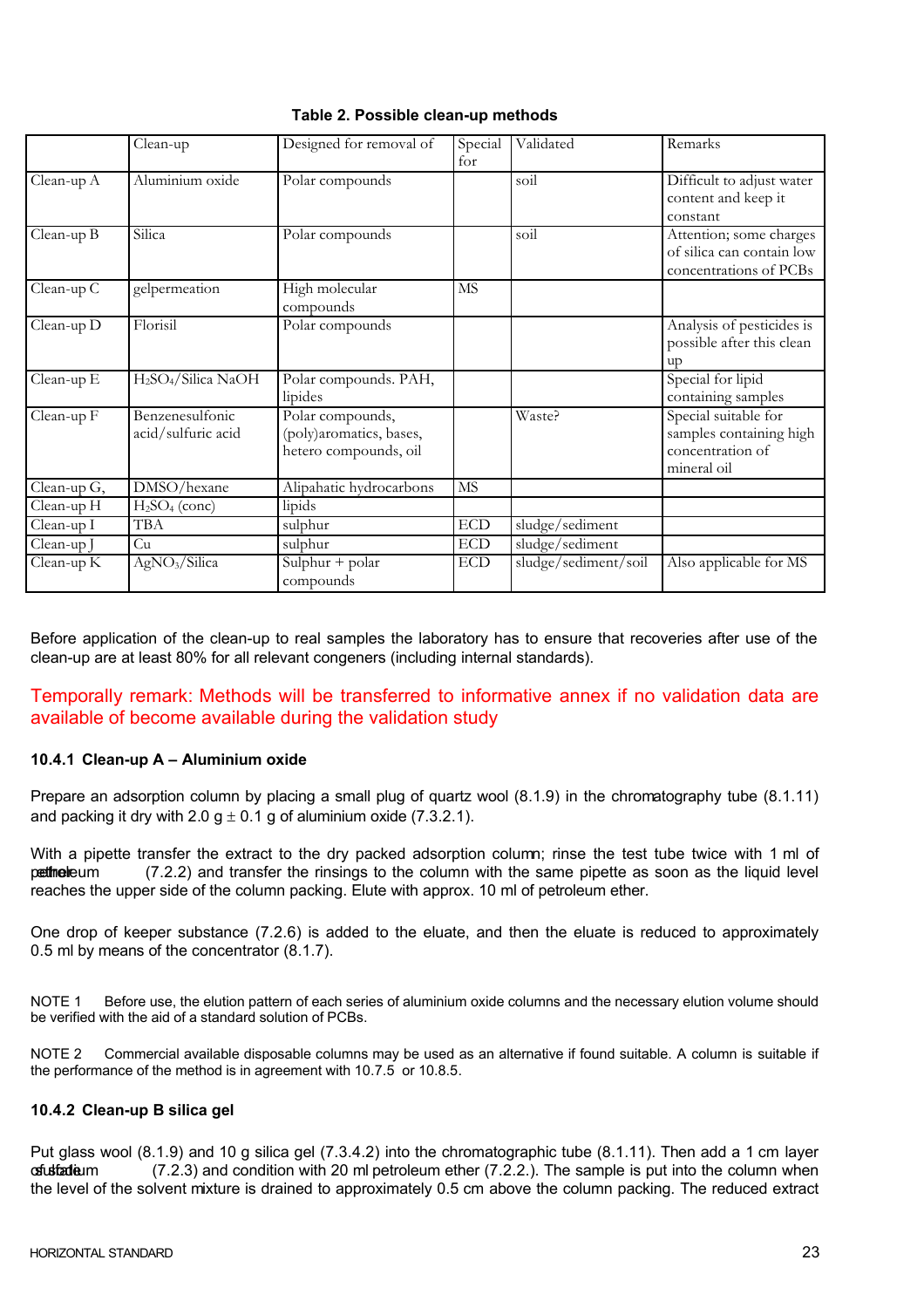or the eluate obtained in the previous clean-up step is to be quantitatively transferred to the column; alternatively, an aliquot may be used.

Elution is performed using a total of 100 ml petroleum ether (7.2.2). One drop of keeper substance (7.2.6) is added to the eluate, and then the eluate is reduced to approximately 0.5 ml by means of the concentrator (8.1.7).

# **10.4.3 Clean-up C – Gelpermeation**

The extract obtained is carefully reduced under a gentle nitrogen flow. The residue is immediately dissolved in 5 ml solvent mixture (ethyl acetate (7.3.3.2) and cyclohexane (7.3.3.3) 1+1) for gel permeation chromatography (6.2.3). The dissolved residue is put into the GPC column.

The solvent mixture for GPC is used for elution.

Settings of the GPC system (recommended values):

| Flow rate:                 | 5. | $ml \cdot min^{-1}$ |
|----------------------------|----|---------------------|
| Volume of the sample loop: | 5  | ml                  |
| First fraction:            |    | 120 ml (24 min)     |
| PCB elution:               |    | 155 ml (31 min)     |
| Last fraction:             | 20 | ml (4 min).         |

The elution volumes of the first fraction, eluate and last fraction shall be considered recommended values and have to be regularly verified by means of the multi-component PCB-standard solution.

One drop of keeper substance (7.2.6) is added to the eluate, and then the eluate is reduced to approximately 0.5 ml by means of the concentrator (8.1.7).

Note During use of the gelpermeation column a small shift in volume to be collected may occur. This will be visible in a decrease of recoveries of the internal standards. If this occurs readjustment of the sampled volume may be necessary

### **10.4.4 Clean-up D- Florisil**

Add into a chromatographic tube (8.1.11) 5 mm sodium sulfate (7.2.3), 1.5.g Florisil (7.3.4.1), and again 5mm high sodium sulfate. To fix the mixture, place glass wool (8.1.9) on the top. Rinse the column with approx. 50 ml isooctane (7.3.4.2). Give the evaporated extract received from the extraction quantitatively with a pipette onto the column. Rinse the extraction tube/vessel for two times with 1ml isooctane / toluene (95/5) (7.3.4.3) and give it onto the column. Afterwards elute with 7 ml isooctane /toluene. One drop of keeper substance (7.2.6) is added to the eluate, and then the eluate is reduced to approximately 0.5 ml by means of the concentrator (8.1.7).

### **10.4.5 Clean up E silica H2SO4/silica NaOH**

The combined Silica H<sub>2</sub>SO<sub>4</sub>/silica NaOH phase is effective in the removal of polar compounds, polycyclic aromatic compounds and triglycerides.

Prepare an adsorption column by pouring consecutively 1 g silica NaOH (7.3.5.3), 5 g silica H<sub>2</sub>SO<sub>4</sub> (7.3.5.2) and 2 qs**stodium sulphate (**  $7.2.3$ ) in a clean chromatography column  $(8.1.11)$ . Add a sufficient amount of n-hexane (7.3.5.4) and elute until the top of the n-hexane phase reaches the top of the sodium sulfate layer. Place with the aid of a Pasteur pipette the extract on top of the Na<sub>2</sub>SO<sub>4</sub> layer and make it penetrate into the Na<sub>2</sub>SO<sub>4</sub> layer. Elute with ca 60 ml of n-hexane and collect the entire n-hexane fraction. One drop of keeper substance (7.2.6) is added to the eluate, and then the eluate is reduced to approximately 0.5 ml by means of the concentrator (8.1.7).

### **10.4.6 Clean-up F Benzenesulfonic acid/sulfuric acid**

Benzenesulfonic acid/sulfuric acid pre-treatment is effective if the sample contains large amounts of oil.

Directly prior to the clean-up procedure put 0.5 g of silica  $H_2SO_4$  (7.3.5.2) onto the frit of the benzenesulfonic acid column. Place the combined benzenesulfonic acid/sulfuric acid column on the silca gel column (7.3.5.1). condition the two columns three times with 2 ml n-hexane (7.3.5.4), use vacuum assisted drying.

Transfer 250 μl of the extract onto the upper column and flush with 0.5 ml n-hexane. The extract shall be distributed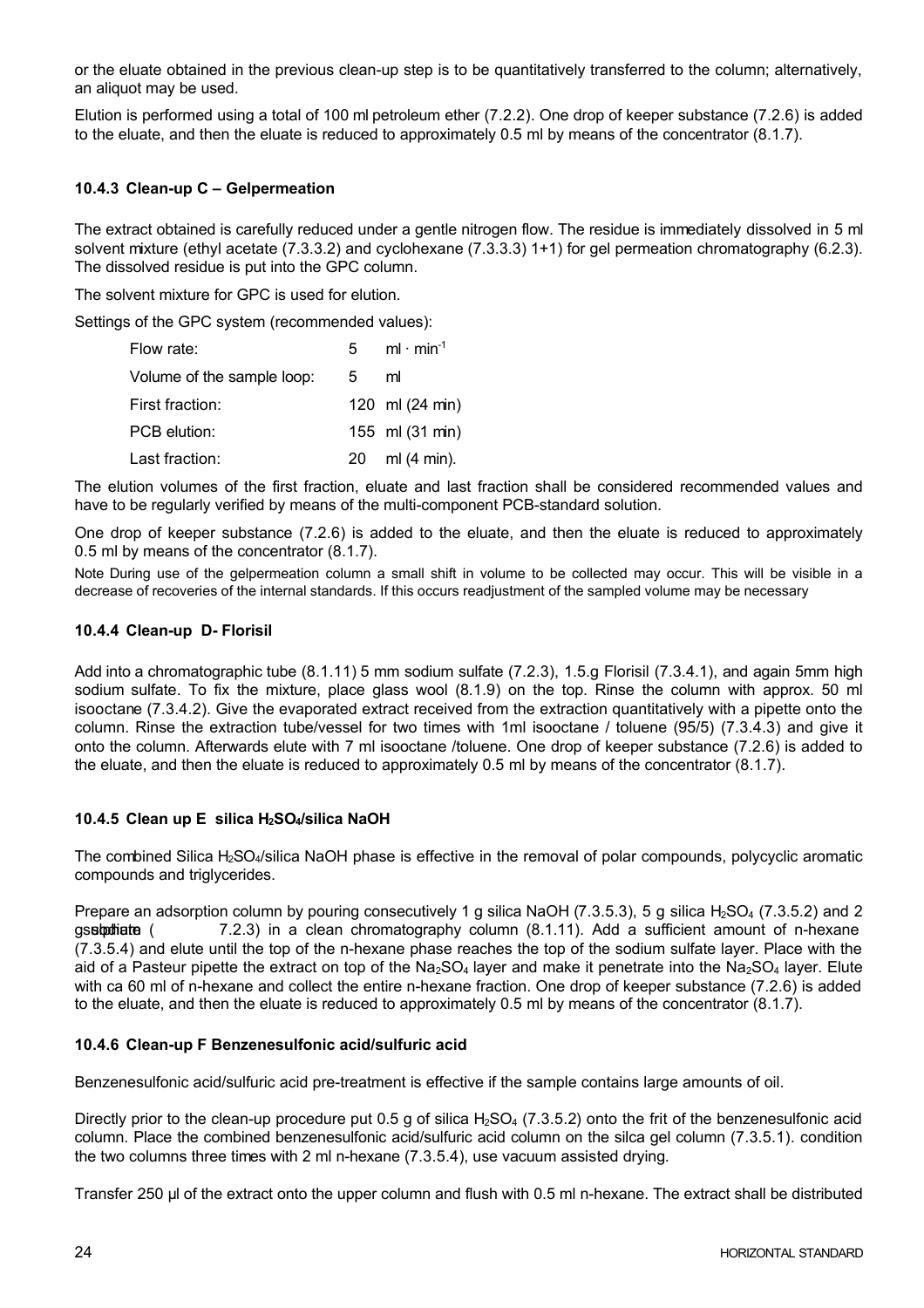evenly over the packing of the upper column. After at least 30 seconds, elute the upper column twice with 1 ml nhexane. Remove the upper column.

Elute the lower column twice with 0.5 ml n-hexane. One drop of keeper substance (7.2.6) is added to the eluate, and then the eluate is reduced to approximately 0.5 ml by means of the concentrator (8.1.7).

#### **10.4.7 Clean-up G DMSO/n-hexane partitioning for aliphatic hydrocarbons removal**

Extracts of samples containing a high amount of aliphatic compounds need additional clean up by dimethylsulfoxide/hexane partitioning.

This additional clean-up step has only to be applied in case of GC/MSD and not for GC/ECD. Indeed in the later case, the extracts are more diluted and interference by aliphatic hydrocarbons are not expected in the ECD signal.

Transfer the extract of to a separating funnel of 100 ml and extract the PCBs with 25 ml of DMSO (7.3.6.1). Repeat twice. Transfer the combined DMSO extracts to a separatory funnel of 500 ml, add 100 ml of water (6.1.5) and extract the PCBs with 50 ml of n-hexane (7.3.5.4). Repeat once. One drop of keeper substance (7.2.6) is added to the eluate, and then the eluate is reduced to approximately 0.5 ml by means of the concentrator (8.1.7).

#### **10.4.8 Clean-up H concentrated Sulphuric acid**

This treatment is recommended if sulfoniable compounds are present. Face shields, gloves and protective clothing shall be worn.

Transfer the extract to a convenient stoppered glass vial. Dilute the extract to 20 ml with petroleum-ether (7.2.2). Pour in 5 ml of concentrated sulfuric acid (7.3.8.1) and shake vigorously at intervals for 5 minutes. Allow to separate completely (about 15 min.). Take the upper layer, rinse the remaining sulphuric acid with petroleum-ether. One drop of keeper substance (7.2.6) is added to the eluate, and then the eluate is reduced to approximately 0.5 ml by means of the concentrator (8.1.7).

#### **10.4.9 Clean-up I – TBA-sulfite reagent**

Add 2 ml of TBA sulfite reagent (7.3.9.1) to 1 ml of concentrated extract and shake for 1 min. Add 10 ml of water (7.2.5) and shake again for 1 min. Separate the organic phase from the water with a Pasteur pipette and add a few crystals of anhydrous sodium sulfate (7.2.3) to remove the remaining traces of water.

#### **10.4.10 Clean-up J- Clean-up using pyrogenic copper to remove elemental sulphur and some other organic sulphur compounds**

Add 1 ml of the extract (in petroleum ether) to a centrifuge tube. Add 100 mg pyrogenic copper powder (prepared according to procedure given in 7.3.10). Centrifuge the tube to above 5 min at approx. 3500 rpm (ensure that there is no visible turbidity). Remove the extract and if necessary, clean-up further using column chromatography.

### **10.4.11 Clean up K AgNO3/Silica**

Add into a chromatographic tube  $(8.1.11)$  sodium sulfate  $(7.2.3)$  e.g. 5mm high, 2g of the AgNO<sub>3</sub>/silica mixture (7.3.11.2) and again 5mm high  $Na<sub>2</sub>SO<sub>4</sub>$ . Rinse the column with approx. 50ml n-hexane (7.3.5.4). Give the concentrated extract quantitatively with a pipette onto the filled column. Rinse the extraction vessel for three times with 2ml n-hexane and give it onto the column, when the meniscus of the extract riches the surface of the Na<sub>2</sub>SO<sub>4</sub>. Add in the same manner 40 ml of hexane onto the column. One drop of keeper substance (7.2.6) is added to the eluate, and then the eluate is reduced to approximately 0.5 ml by means of the concentrator (8.1.7).

Note If the eluate is still coloured after the clean up, the proceeding should be repeated.

## **10.5 Addition of the injection standard**

Add Y.μl of the secondary injection standard (7.6.3) to the extract obtained after clean-up (must be in line with the calibration standard) Note the final volume *V*

### **10.6 Gas chromatographic analysis**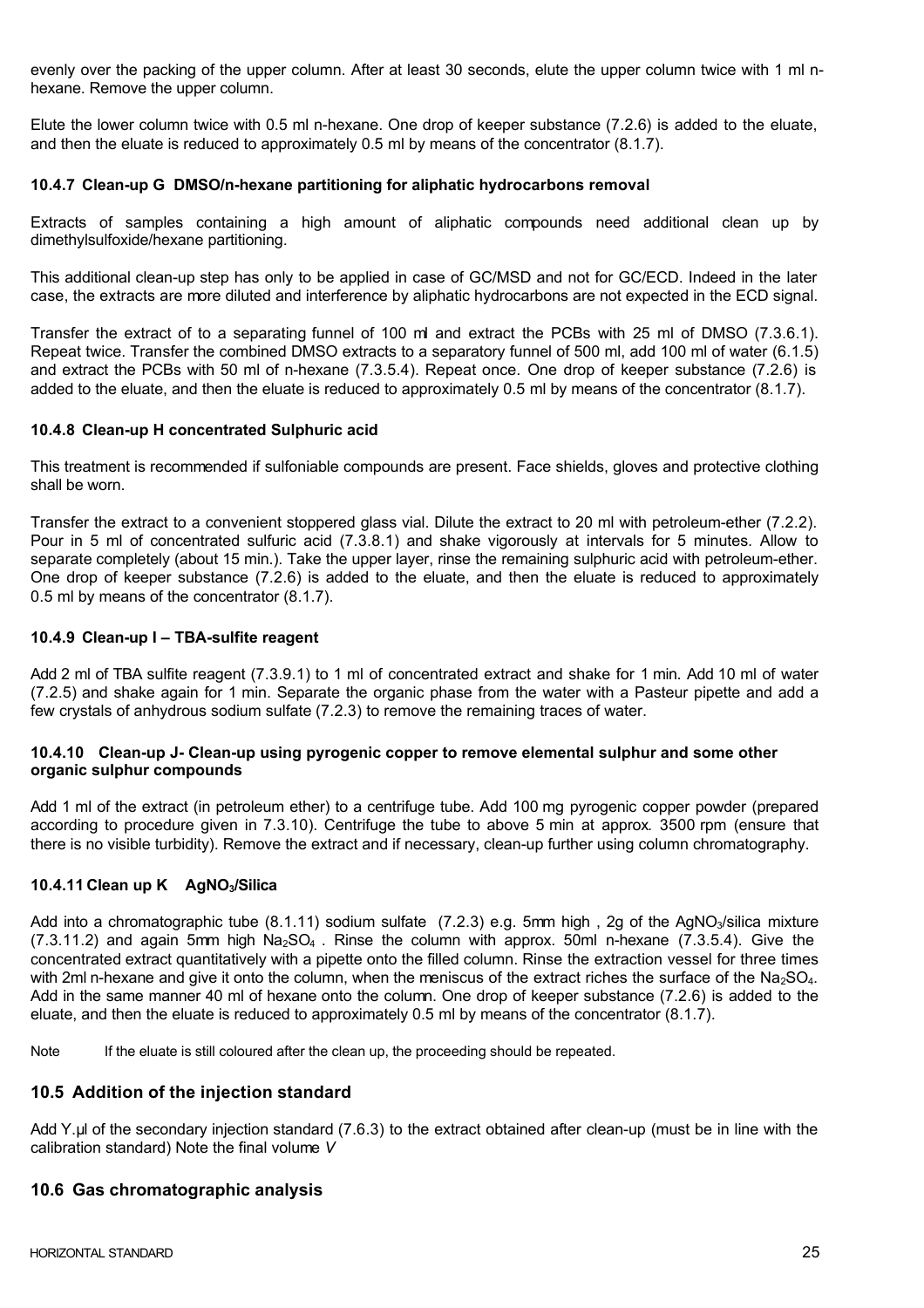## **10.6.1 General**

Both MS and ECD detectors are allowed, but in special cases only one will give the proper results. In general MS is recommended. In the following cases ECD-detection may be preferred:

- Presence of mineral oil. Removal of mineral oil may be difficult, because the polarity of these compounds can be comparable to PCBs. An ECD-detector is not sensitive for mineral oil and no clean-up or a less effective clean-up is possible.
- Using an ECD-detector, the pattern of the PCBs is easier recognised
- An ECD-detector can be used for a first screening to select the samples having PCB-concentrations higher than the minimum reporting value. For samples with PCB-concentrations lower than this value further identification is not necessary.

For both detection techniques the internal standard method is used for quantification.

#### **10.6.2 Setting the gas chromatograph**

Set the gas chromatograph (8.2) in such a way that sufficient separation of the PCBs is achieved (see 5.1.2). Optimise the gas chromatograph starting from the following conditions:

GC-conditions:

| Separation column:        | Capillary column, non to medium polar stationary phase, film thickness 0,25 µm,<br>length 30 m, internal diameter 0,25 mm |
|---------------------------|---------------------------------------------------------------------------------------------------------------------------|
| Oven temperature program: | 60 °C. 2 min<br>30 °C/min to 120 °C<br>5 °C/min to 300 $^{\circ}$ C<br>300 °C, 15 min                                     |
| Injector temperature:     | 260 °C                                                                                                                    |
| Splitless injection:      | 1 $\mu$ , keep the split 1,8 min closed                                                                                   |
| Carrier gas:              | Helium 0,8 ml/min to 1 ml/min                                                                                             |

# **10.7 MS detection**

#### **10.7.1 Mass spectrometric (MS) conditions**

| MS Interface Temperature: | 295 $°C$ |
|---------------------------|----------|
| Filament On               | 6 min    |

### **10.7.2 Identification**

Annex B gives the elution order of the target PCBs as can be expected on two different columns.

Use the diagnostic ions as given in table 3. For identification of the PCBs apply ISO 22892. In general diagnostic ion 1 can be used for quantification.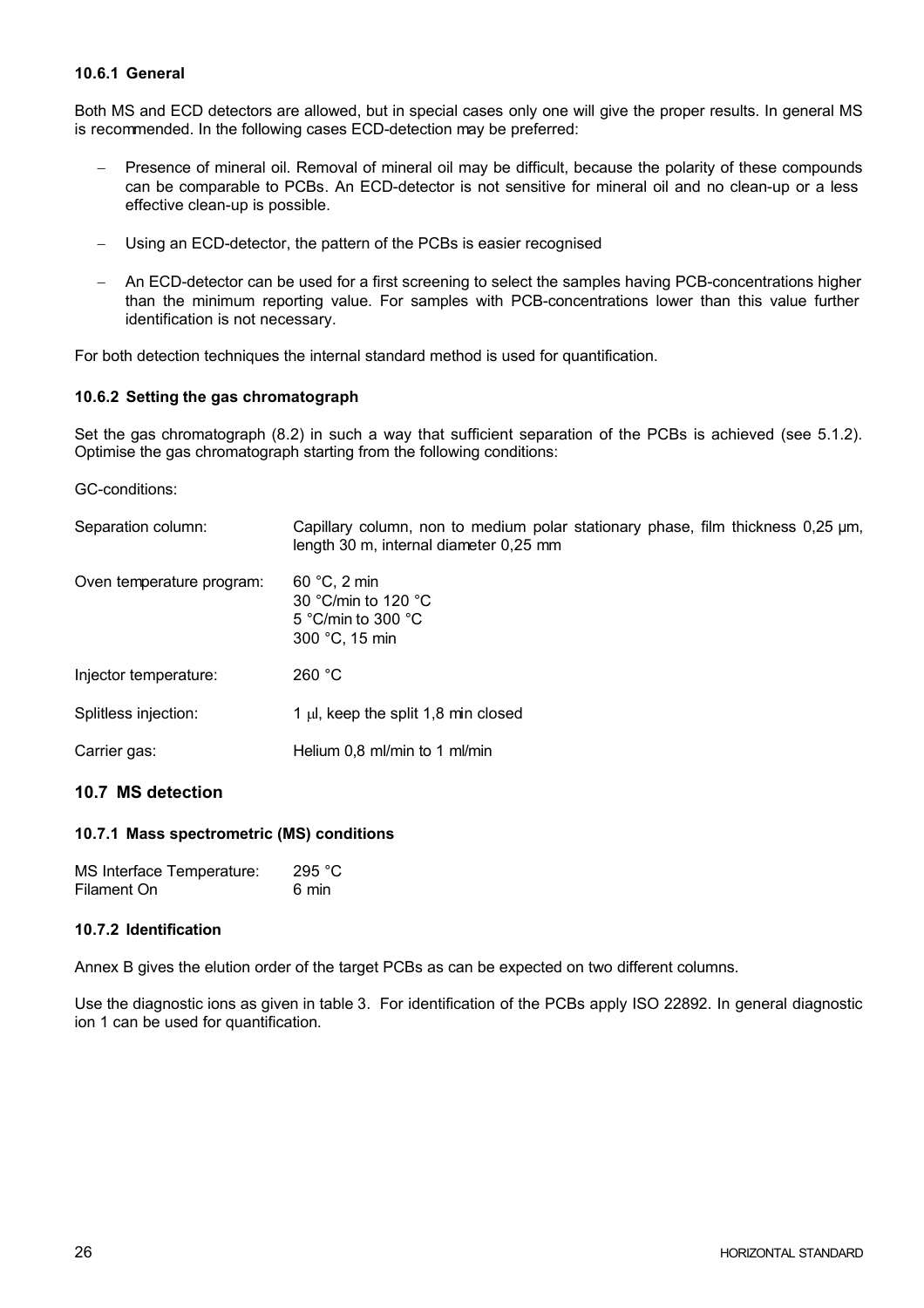| Compound                          | Diagnostic ion 1 | Diagnostic ion 2 | Diagnostic ion 3 * |
|-----------------------------------|------------------|------------------|--------------------|
|                                   | (m/z)            | (m/z)            | (m/z)              |
| <b>PCBs</b>                       |                  |                  |                    |
| <b>PCB 28</b>                     | 256 (100)        | 258 (74)         | 186 (82)           |
| $^{13}C_{12}$ -PCB 28             | 268              | 270              |                    |
| <b>PCB 52</b>                     | 292 (100)        | 294 (49)         | 220 (95)           |
| $\overline{^{13}C_{12}}$ -PCB 52  | 304              | 306              |                    |
| <b>PCB101</b>                     | 326 (100)        | 328 (65)         | 256 (62)           |
| $13C_{12}$ -PCB101                | 338              | 340              |                    |
| <b>PCB 118</b>                    | 326 (100)        | 328 (62)         | 254 (57)           |
| $13C_{12}$ -PCB 118               | 338              | 340              |                    |
| <b>PCB 138</b>                    | 360(100)         | 358 (42)         | 290 (106)          |
| $13C_{12}$ -PCB 138               | 372              | 374              |                    |
| <b>PCB 153</b>                    | 360 (100)        | 362 (92)         | 290 (73)           |
| $\overline{^{13}C_{12}}$ -PCB 153 | 372              | 374              |                    |
| <b>PCB 180</b>                    | 394 (100)        | 396 (96)         | 324(84)            |
| $\overline{^{13}C_{12}}$ -PCB 180 | 406              | 408              |                    |
|                                   |                  |                  |                    |

## **Table 3. Diagnostc ions for PCBs to be used with MS detection**

(..) are abundance values which are normalized to the diagnostic ion 1. Values for diagnostic ions 2 and 3 may depend on the MSsystem and its actual condition. Presented values have to be considered as indication.

### **10.7.3 Calibration of the method using internal standard**

This is an independent method for the determination of the mass concentrations and is not influenced by injection errors, the volume of water present in the sample or matrix effects in the sample, provided that recovery of the compounds to be analysed is about equal to that of the standard.

Add a specific mass of the internal standard and injection standard (7.5.2) to dilutions of the mixed calibration solution (7.5.1). The mass concentration of both standards must be the same for all calibration solutions and comparable with the concentration of both standards in the final extract. Run the GC-MS analysis with the calibration solutions, prepared as described in (7.5.1). Calculate the relative response ratio for the native PCB and the <sup>13</sup>C<sub>12</sub>-PCB after obtaining a calibration curve by plotting the ratio of the mass concentrations against the ratio of the peak areas (or peak heights) using equation (2):

$$
\frac{A_{\scriptscriptstyle{n}}}{A_{\scriptscriptstyle{C13}}} = s \cdot \frac{\rho_{\scriptscriptstyle{n}}}{\rho_{\scriptscriptstyle{C13}}} + b \tag{2}
$$

where:

*A*<sup>n</sup> is the measured response of the native PCB e.g. peak area;

 $A<sub>C13</sub>$  is the measured response of the <sup>13</sup>C<sub>12</sub>-labeled PCB internal standard e.g. peak area;

*s* is the slope of the calibration function;

 $\rho_n$  is the mass concentration of the native PCB in the calibration solution in  $\mu$ g/ml;

 $\rho_{C13}$  is the mass concentration of the <sup>13</sup>C<sub>12</sub>-labeled PCB internal standard in the calibration solution in µg/ml;

*b* is the intercept of the calibration curve with the ordinate.

Two types of calibration are distinguished: the initial calibration (10.7.3.1) and the daily calibration (validity check of the initial calibration); the last one is called recalibration (10.7.3.2).

(2)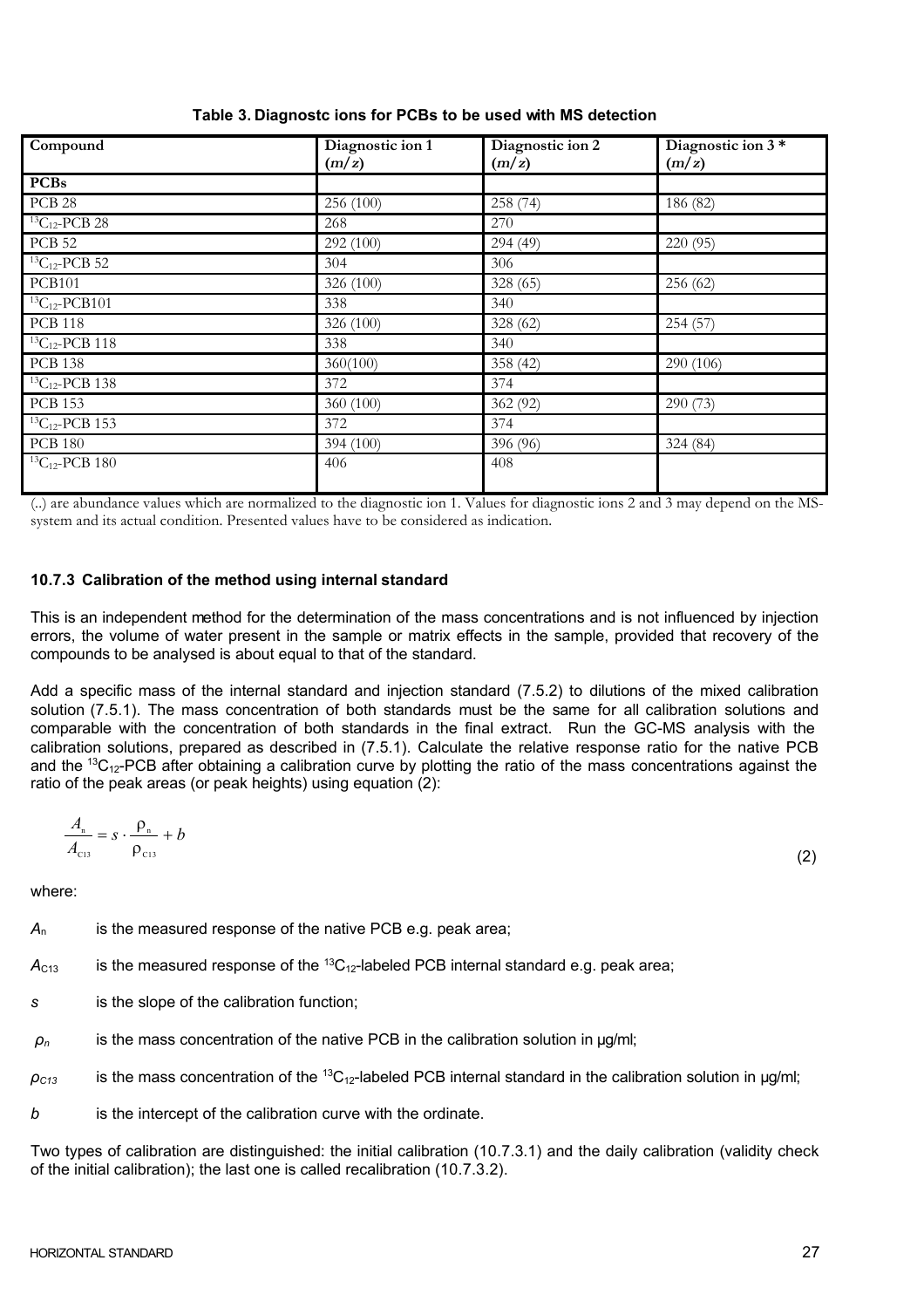The initial calibration serves to establish the linear working range of the calibration curve. This calibration is performed when the method is used for the first time and after maintenance and/or repair of the equipment.

The recalibration checks the validity of the linear working range of the initial calibration curve and is performed before each series of samples.

NOTE Non linear calibration methods are allowed.

#### **10.7.3.1** Initial calibration

Take a gas chromatogram of a series of at least 5 standard solutions with equidistant concentrations, including the solvent blank. Identify the peaks, using MS or the gas chromatograms of the individual compounds. Prepare a calibration graph for each compound.

Determine the deviations between the measured values and the initial calibration line. When the deviation for the highest concentration is less than 5 %, assume linearity exists for the whole range. When this deviation is more than 5 %, decrease the range by deleting the value for the highest concentration.

Choose as a working standard the calibration solution with the concentration closest to the middle of the linear range. When the range of the samples is lower than the linear range found, it is permissible for a working standard with a lower concentration to be chosen, corresponding to the middle of the sample range.

NOTE It is allowed to use non-linear calibration using all 5 standards. In that case, the same 5 standards have to be used for recalibration and not the selection of 2 described below

#### **10.7.3.2** Recalibration.

For every batch of samples, inject at least two calibration standards with concentrations of  $20 \pm 10$  % and  $80 \pm 10$  % of the established linear range and calculate the straight line from these measurements. If the straight line falls within the 95 % confidence limits of the initial calibration line, the initial calibration line is assumed to be valid. If not, a new calibration line has to be established according to 9.8.1.1.

#### **10.7.4 Measurement**

Measure the gas chromatograms of the extracts obtained under 9.5. With the aid of the absolute retention times, identify the peaks to be used to calculate the relative retention times. Use the internal standard or injection standard as close as possible to the PCB-peak to be quantified. For the other relevant peaks in the gas chromatograms, determine the relative retention times. Assign the name of a compound if the relative retention time differs from the relative retention time obtained under 10.7.3.2 by less than 0.2 %.

If the concentration is above the level for proper identification or quantification, a diluted extract has to be injected for proper identification or quantification of the relevant PCB's.

NOTE If as a result of dilution, the internal standard is outside the linear range, formula 4 in 10.7.6 will not give the proper quantification and the deviation from linearity has to be taken into account

#### **10.7.5 Check on method performance**

Because this standard allows using different modules, comparing the measured response of the internal standards and injection standards in both the injected performance standard solution and the injected sample is a check on the performance of the total procedure.

Add to the volume used for analysis X  $\mu$  of internal standard and Y  $\mu$  of injection standard. This is the performance standard.

Note The performance standard can be one of the calibration standards, provided that the ratio of the volumes (X/Y) used is the same.

Calculate for each internal standard the ratio between sample and performance standard solution using the closest injection standard.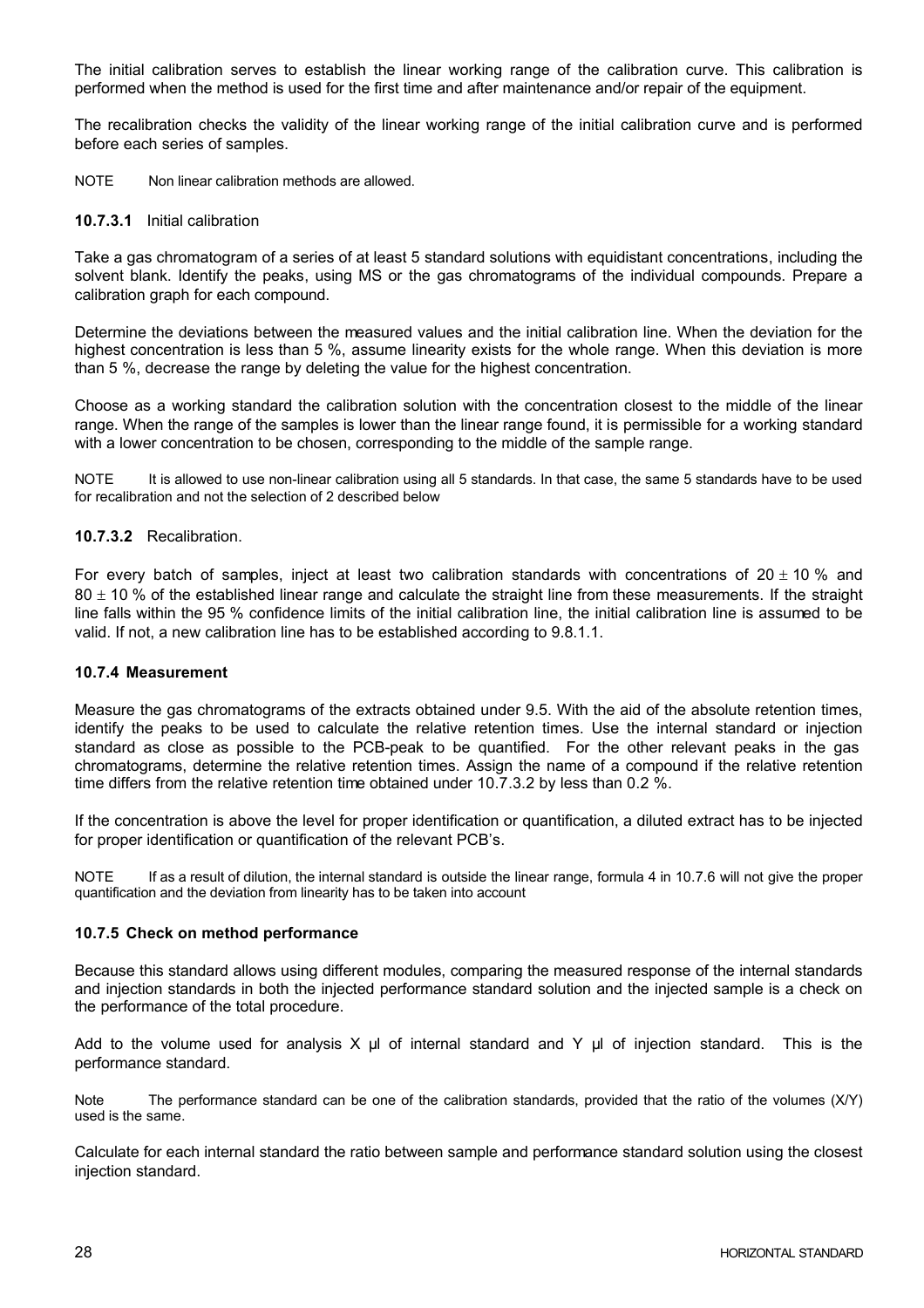$$
recovery ratio = \frac{A_1(sample)}{A_2(sample)} \cdot \frac{A_2(p.s.)}{A_1(p.s.)} .100\%
$$

(3)

 $A_1$  is the measured response of the <sup>13</sup>C-labeled PCB internal standard e.g. peak area

 $A<sub>2</sub>$  is the measured response of the <sup>13</sup>C-labeled PCB injection standard e.g. peak area

#### p.s. is performance standard

The average ratio in the sample must be at least 70% of the ratio in the standard. The ratio for an individual PCB should be at least 60%. If not the analyses shall be repeated using modules more suitable for the sample.

#### **10.7.6 Calculation**

Ctale unautetipoint mass is reading tent of the head individual department calciation of equation (4):

$$
\omega_{n} = \frac{(A_{n} / A_{c13}) - b}{s \cdot m \cdot d_{s}} \cdot \rho_{c13} \cdot f_{e} \cdot f_{t} \cdot V
$$
\n(4)

where:

| $\omega_{\rm n}$ | is the content of the individual PCB found in the sample in mg/kg on the basis of the dry substance; |  |
|------------------|------------------------------------------------------------------------------------------------------|--|
|                  |                                                                                                      |  |

- $A<sub>C13</sub>$  is the measured response of the <sup>13</sup>C<sub>12</sub>-labeled PCB internal standard in the sample extract;
- A<sub>n</sub> is the measured response of the native PCB in the sample extract:
- $\rho_{C13}$  is the mass of the <sup>13</sup>C<sub>12</sub>-labeled PCB internal standard added to the sample in µg;
- *m* is the mass of the soil test sample used for extraction in g;
- $w_s$  is the content of the dry substance in the field moist sample in mass fraction, determined according to ISO 11465 or prEN14346 in %;
- *f<sup>e</sup>* is the ratio of the total organic solvent volume used for extraction to that of the aliquot used for the analysis.  $f = 1$  if the whole extract is used
- *f*<sup>t</sup> is the addition factor in accordance with ISO 14507;
- *V* is the volume of the final solution in ml;
- *S* is the slope of the calibration function;
- *b* is the intercept of the calibration curve with the ordinate.

The result shall be expressed in mg/kg dry material and rounded to two significant figures.

#### **10.8 ECD-detection**

Using ECD-detection, the same procedure as for MS can be followed, except the points described below

#### **10.8.1 ECD conditions**

The ECD shall be operated at temperatures of 300 C to 350 °C. Use the manufacturer's recommended settings to give the best conditions for linearity of the detector response.

#### **10.8.2 Identification**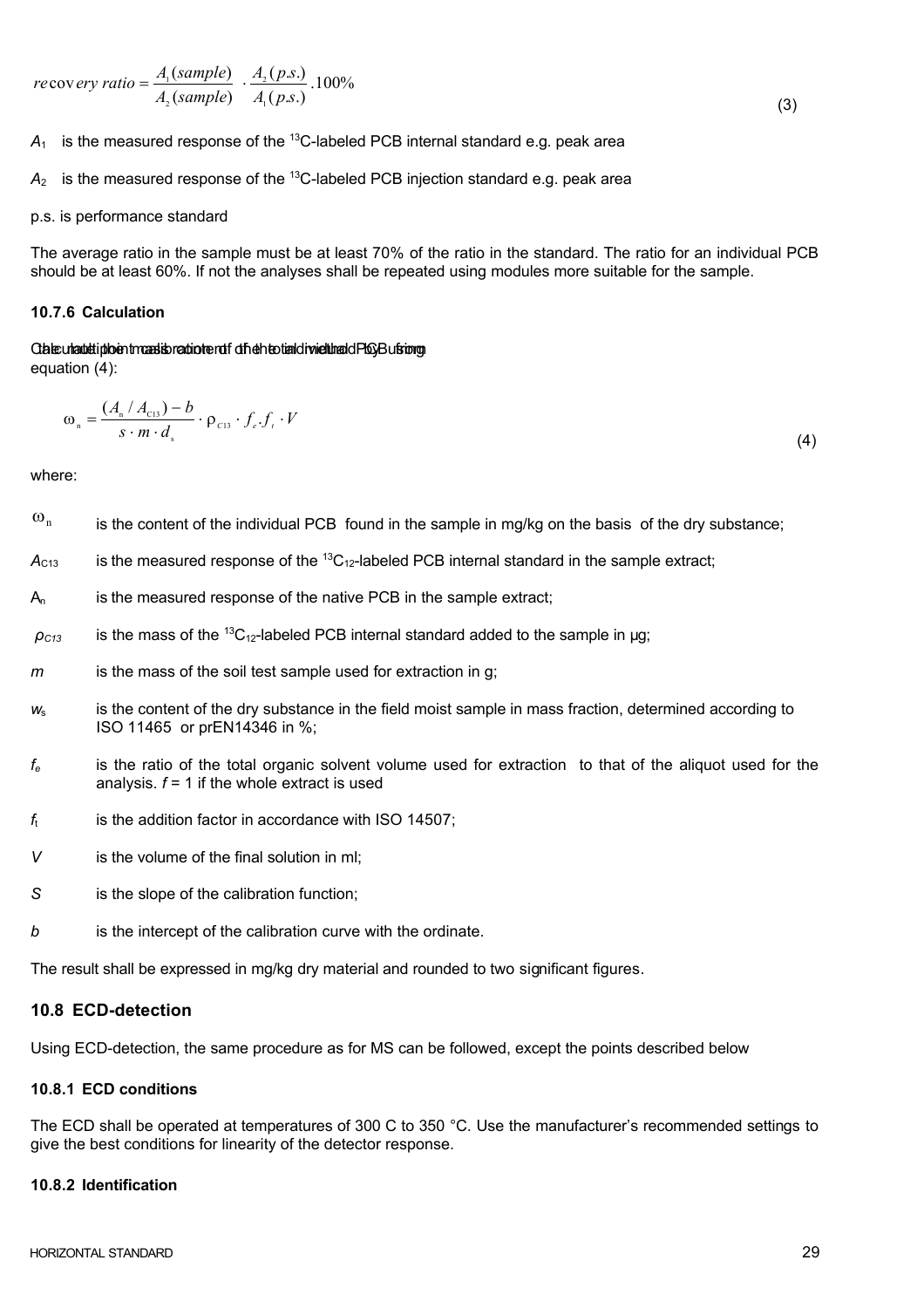Check the presence of any assigned compound by repeating the gas chromatographic analysis from 10.8.1, using GC-MS (see above) or using a column with a moderate polar phase (8.2.1) in combination with ECD. According to ISO 22982, 3 identification points have to be obtained. Measuring only with ECD, at least check the results with another column and recognition of the PCB-pattern are necessary. The results using the second column should be within 10% If both are correct, the 3 identification points (ISO 22982) for identification are obtained. If one is missing, only indication can be reported.

### **10.8.3 Calibration of the method using internal standards**

Internal and injection standards are not <sup>13</sup>C<sub>12</sub>-PCBs but standards described in 7.5.2.2. Replace in equation 2<sup>13</sup>C<sub>12</sub>labeled PCB by used internal standard.

#### **10.8.4 Measurement**

No differences.

#### **10.8.5 Check on method performance**

Mistakes are probable when a peak of an interfering compound appears at the same position in the chromatogram as that of the internal standard. Compared to MS-detection, this will more often occur with ECD-detection. Therefore two injection standards are added to the extract to determine whether interfering compounds are present or absent. An injection standard can only be used if its retention time on the gas chromatography column(s) does not interfere with the retention time of one of the analytes.

The presence or absence of interfering compounds is determined from the measured responses of the injection standards. When no interfering compounds are present in the extract, the ratio between the responses of the injection standards in the extracts is equal to that ratio in the standard solutions. The quotient of these ratios is called the relative response ratio, RRR. When no interfering compounds are present in the extract the value of RRR is in principle 1,00. In this standard it is assumed that no interfering compounds are present in the extract when RRR =  $1.00 \pm 0.05$ .

When the value of RRR deviates from  $\pm 0.05$ , it is assumed that the response of one of the injection standards is influenced by an interfering compound present in the extract. In this case the performance of the method is calculated using the undisturbed injection standard

Verify the correctness of the response of the injection standards as follows:

Calculate the relative response ratio RRR for the PCB injection standards, by using the equation (5):

$$
RRR = \frac{R_{e,198}}{R_{e,2}} \times \frac{R_{s,2}}{R_{s,209}}
$$

where:

RRR is the relative response ratio;

*R*<sub>e</sub>, 143 is the response of PCB-198 in the extract;

 $R_{e,2}$  is the response of the selected second internal standard in the extract;

 $R_{s,207}$  is the response of PCB-209 in the working standard solution;

 $R_{s,2}$  is the response of the selected second recovery standard in the working standard solution.

The theoretical value of the relative response ratio RRR is 1,00. If RRR = 1,00  $\pm$  0,05, regard the injection standards as correctly quantified and enter the value 1,00 for RRR in the formula below. If RRR < 0,95 or RRR > 1,05 the gas chromatogram shall be checked for correct quantification of both injection standards. Take particular note of the peak shapes and peak widths. If the quantification has been correctly carried out, use only the injection standard PCB 143 if RRR < 1.05, use only PCB-209 if RRR > 1,05

(5)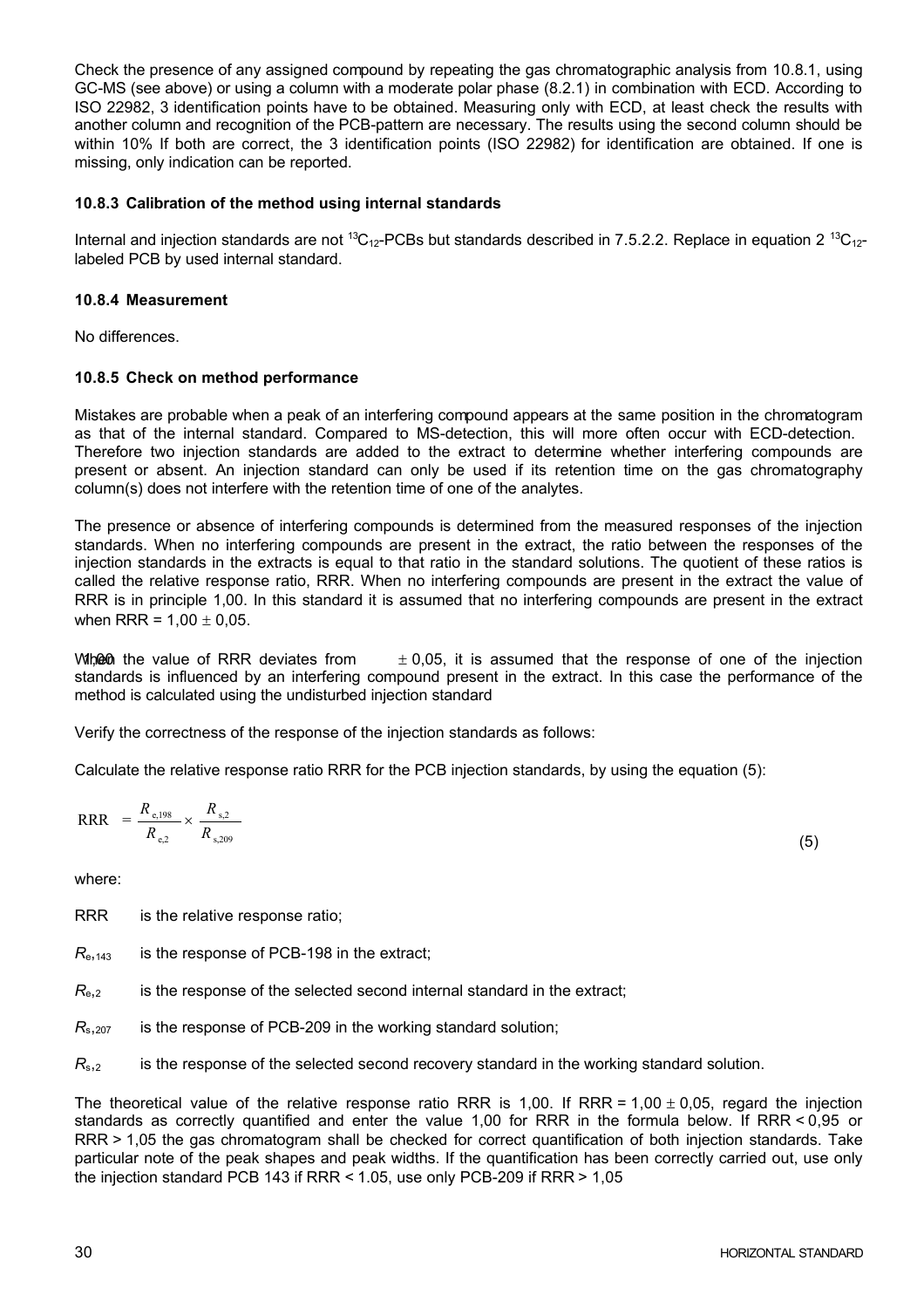$$
recovery ratio = \frac{A_1(sample)}{A_2(sample)} \cdot \frac{A_2(p.s.)}{A_1(p.s.)} .100\%
$$

(6)

*A*<sup>1</sup> is the measured response of the PCB internal standard e.g. peak area

*A*<sup>2</sup> is the measured response of the PCB injection standard e.g. peak area

#### p.s. is performance standard

The average recovery ratio in the sample must be at least 7o% of the ratio in the standard. The ratio for an individual PCB should be at least 60%. If not the analyses shall be repeated using modules more suitable for the sample. If one of the ratios is higher and exceeds 100 % it is probably that an interfering compound is present in the sample having the same retention time. This internal standard should not be used for further calculation (see also 9.9.4.

#### **10.1.6 Calculation**

Internal and injection standards are not 13-labeled-PCBs but standards described in 7.5.2.2. Replace in equation  $4^{13}C_{12}$  PCB by used internal standards.

# **11 Validation**

This method has been validated for the samples and modules described in annex A. These modules are suitable for most samples described in the scope. Because a large amount of different modules and combination of modules can be used applying this method, which are not yet validated, additional preconditions are set.

- Follow the recommendations for selection of the different modules
- Recovery of the internal standard as described in 10.7.5 and 10.8.5 is an essential precondition performing this analysis
- The laboratory has to prove their proficiency according the combination of modules they are using with at least 3 Certified Reference Standards that fit for purpose.
- If the method in use is not applicable for a specific sample (low recoveries of internal standards), Validation of the new combination of modules is not necessary for this incidental case. Validation with at least 3 CRMs is necessary if this new combination is frequently used by the laboratory.

Note Suitable CRMs (State of the Art 2005) are …………………..

Temporary remark: In CEN Environmental TC's the validation is subject of discussion.

# **12 Test report**

The test report shall contain at least the following data:

- a) the information required to identify the sample;
- b) a reference to this international standard;
- c) he extraction module, clean-up module and detection module used
- d) the columns used and the gas chromatographic conditions;
- e) the contents of individual PCB in mg/kg on the basis of dry matter, rounded off in such a way that no more than two significant values are obtained (for instance 12; 5.5; 0.36; 0.082; 0.0069 mg/kg d.m.)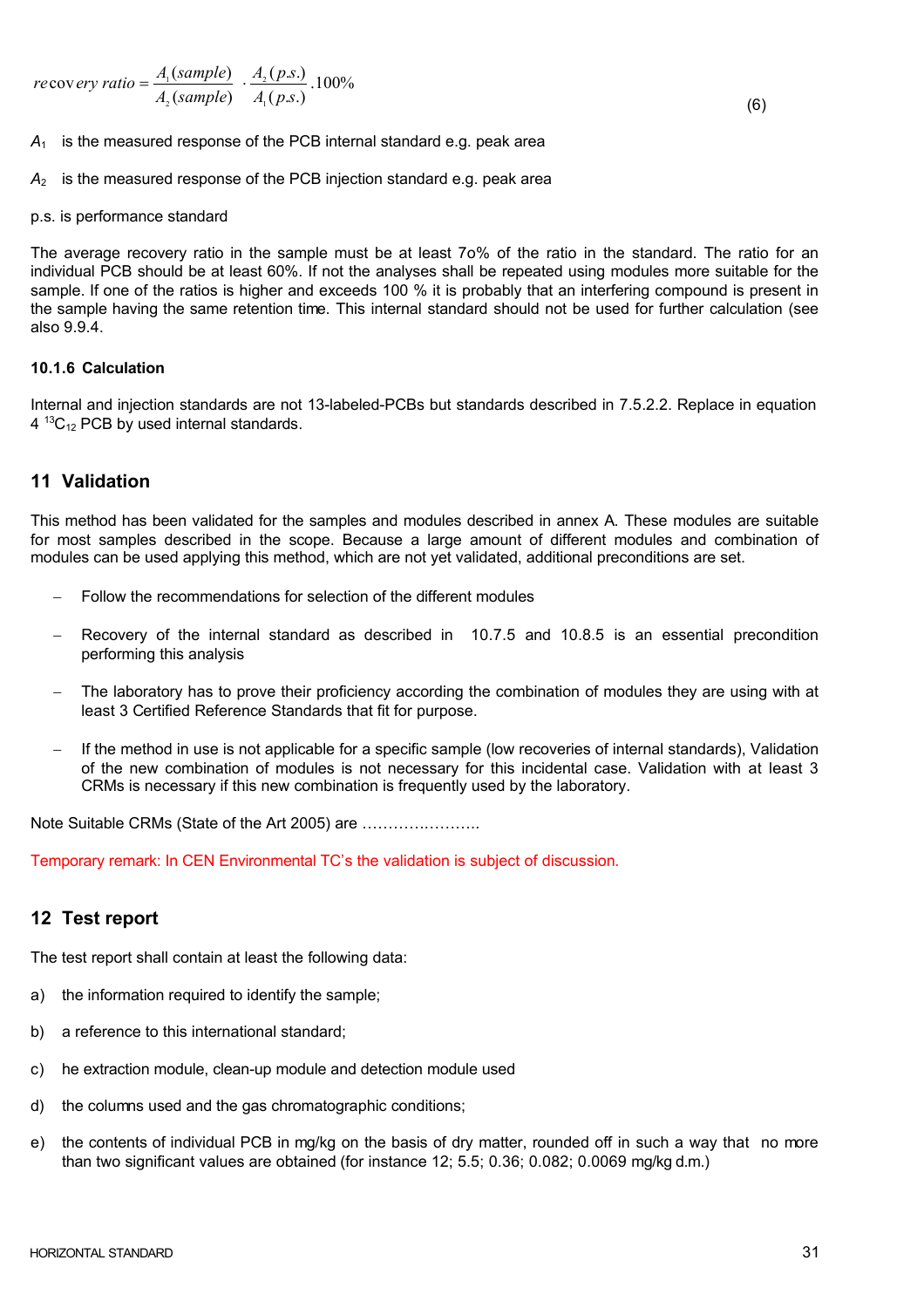f) any details not specified in this European Standard or which are optional, as well as any factor which may have affected the results.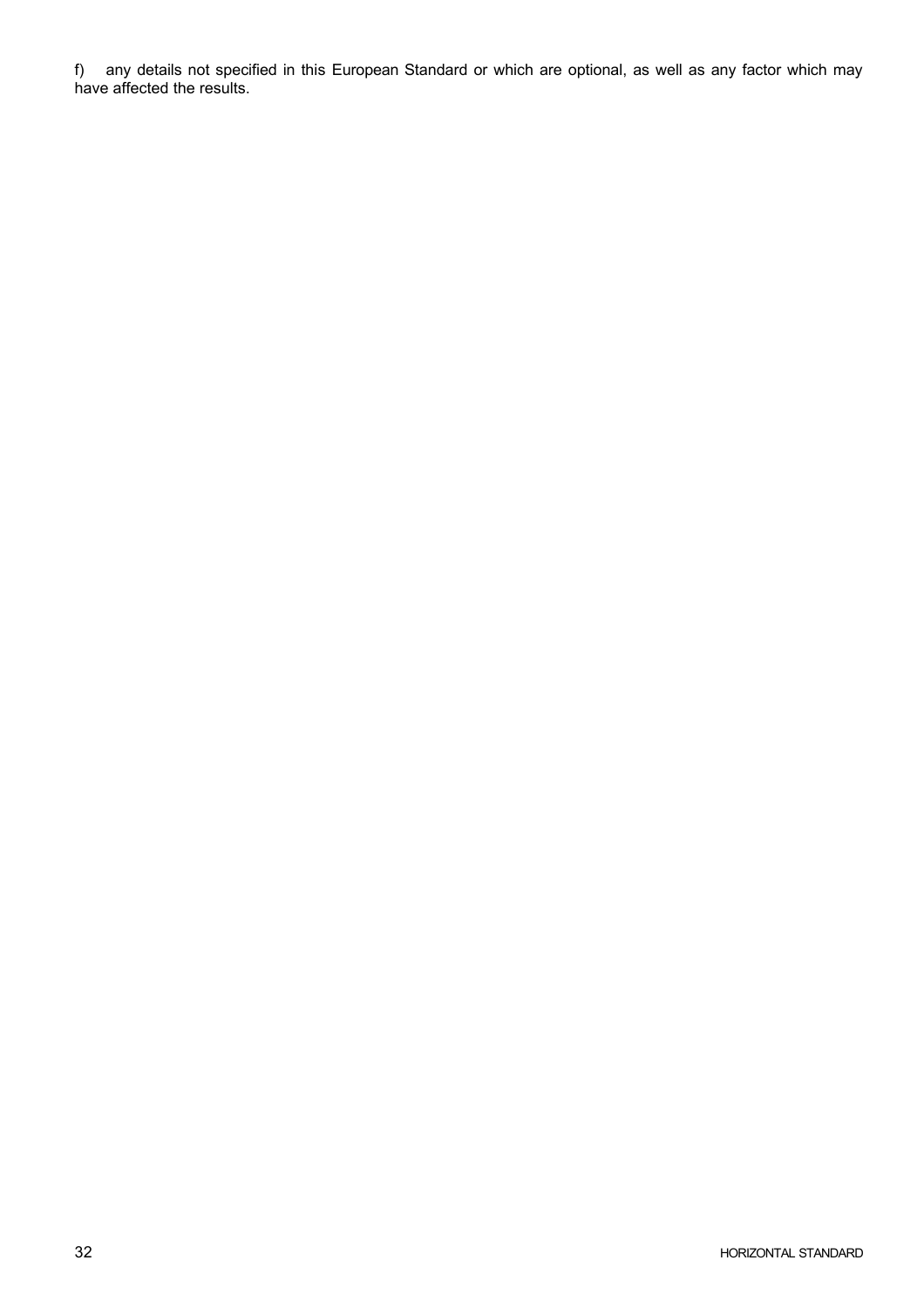# **Annex A Description on materials for which the method is validated and also materials for which experience is present and future validation should be carried out**

For the analysis of PCBs, the following relevant sample types are distinguished

- · **Sludge**
	- ¾ Sewage sludge
	- Industrial sludge
- Sediment, suspended solids
- · **Waste**
	- Soil-like waste
	- ¾ Building materials containing tar particles, creosote wood, surface treated materials
	- Bitumen2
	- ¾ Mixed waste (containing different phases)
- · **Soil improvers**
	- ¾ Compost (stabilized)
	- ¾ Biowaste (not stabilized) containing organic matter of natural origin
- · **Soil**

All mineral soils and organic rich soils

<sup>2</sup> More important for PAHs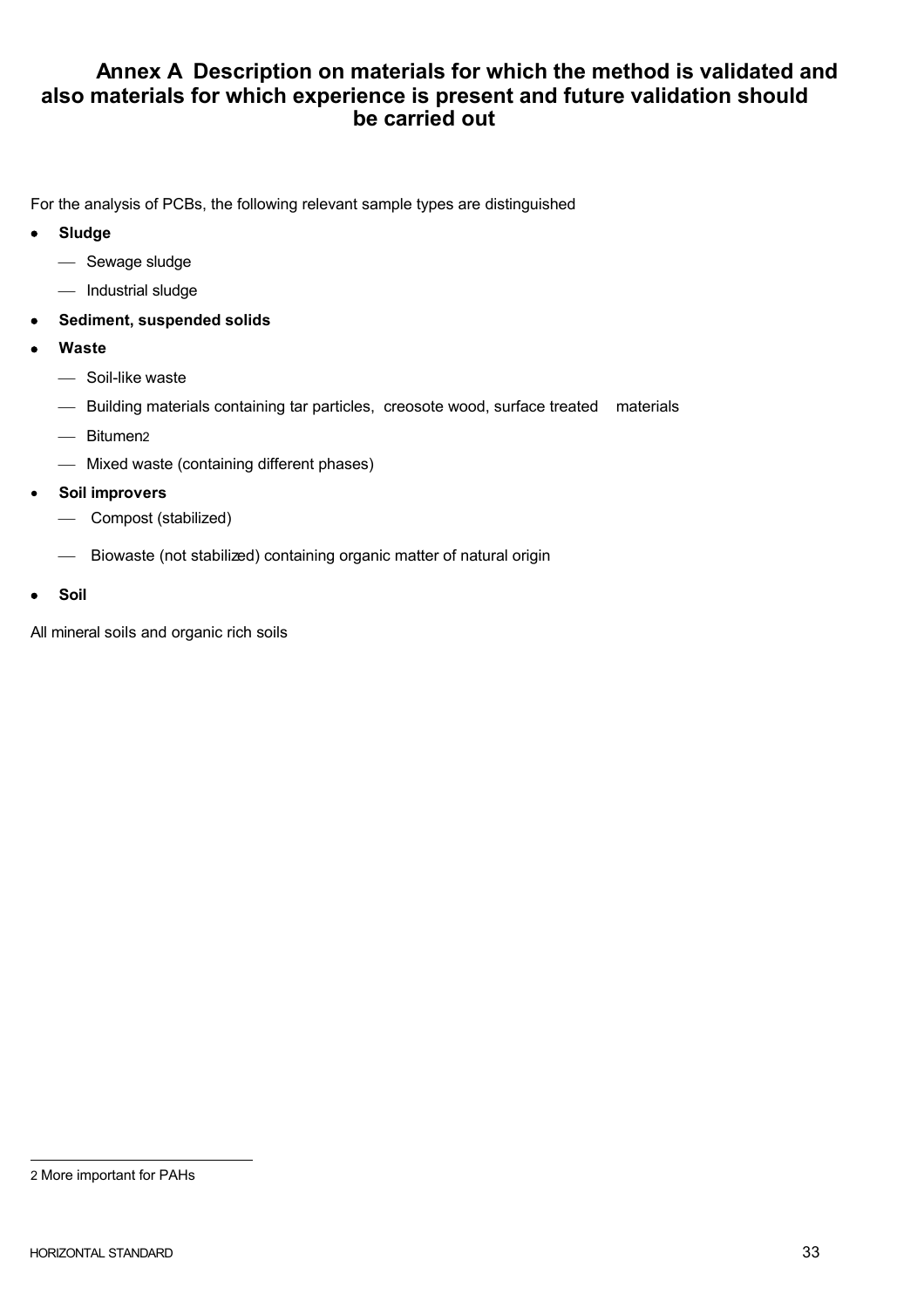# **Annex B Validation**

In this annex reference is made to standards and validation reports in which parts of this Horizontal standard were validated.

# **Extraction procedure**

|              | Extraction | matrix                      |                     |
|--------------|------------|-----------------------------|---------------------|
| Extraction 1 |            | dry soil                    | <b>ISO 10382</b>    |
|              |            | Wet soil/sediment ISO 10382 |                     |
|              |            |                             |                     |
|              |            |                             |                     |
| Extraction 2 |            | sludge                      | <b>DIN 38414-20</b> |
|              |            |                             |                     |
| Extraction 3 |            |                             |                     |
|              |            |                             |                     |
|              |            |                             |                     |
|              |            |                             |                     |
|              |            |                             |                     |
|              |            |                             |                     |

# **Clean-up procedure**

|                | $\overline{\text{C}}$ lean-up               | matrix   |                        |
|----------------|---------------------------------------------|----------|------------------------|
| $Clean-up A$   | Aluminium oxide                             | soil     | ISO 10382              |
|                |                                             | sediment | ISO 10382              |
| $Clean-up C$   | <b>Silica</b>                               |          |                        |
| $Clean-up D$   | Florisil                                    |          |                        |
| $Clean-up E$   | H <sub>2</sub> SO <sub>4</sub> /Silica NaOH |          |                        |
| Clean-up F     | Benzenesulfonic                             |          |                        |
|                | acid/sulfuric acid                          |          |                        |
| $Clean-up G$   | gelpermeation                               |          |                        |
| Clean-up H     | H <sub>2</sub> SO <sub>4</sub> (conc)       |          |                        |
| Clean-up I     | <b>TBA</b>                                  |          |                        |
| Clean-up J     | Cu                                          |          |                        |
| $Clean-up K$   | AgNO <sub>3</sub> /Silica                   | sludge   | DIN38414-20            |
|                | $AG/NO3/\overline{Al}$ uminium              | sediment | Waterschap             |
|                | oxide                                       |          | <b>Brabantse Delta</b> |
| Clean-up $L$ , | DMSO/hexane                                 |          |                        |
|                |                                             |          |                        |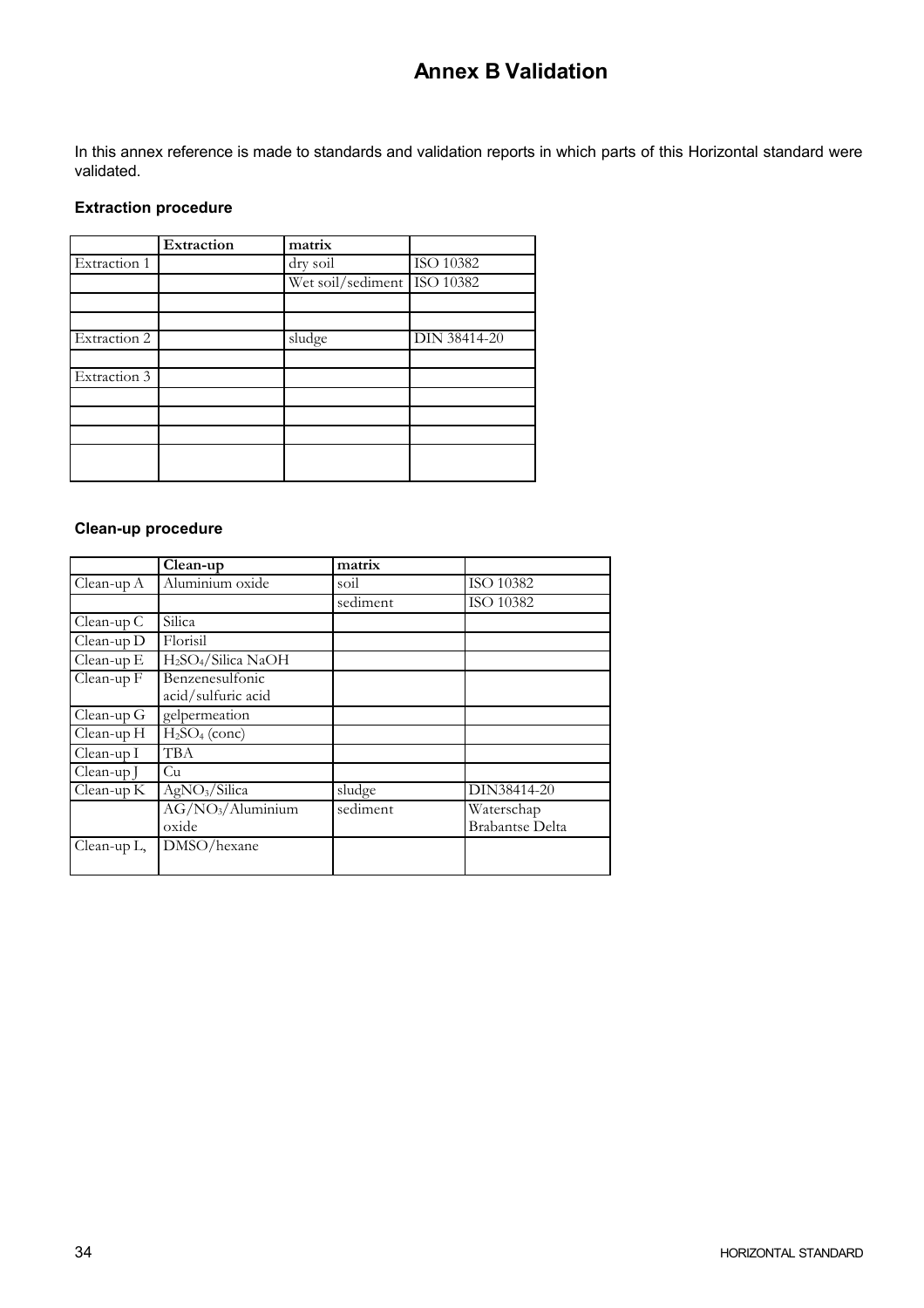# **Annex C** (informative)

# **Figures**



A = Test tube (15 ml)

B = Destillation bottle (500 ml)

C = Receiving bottle (500 ml)

D = Bol condensor

Figure B.1 = Drawing of the concentrator as per Kuderna Danish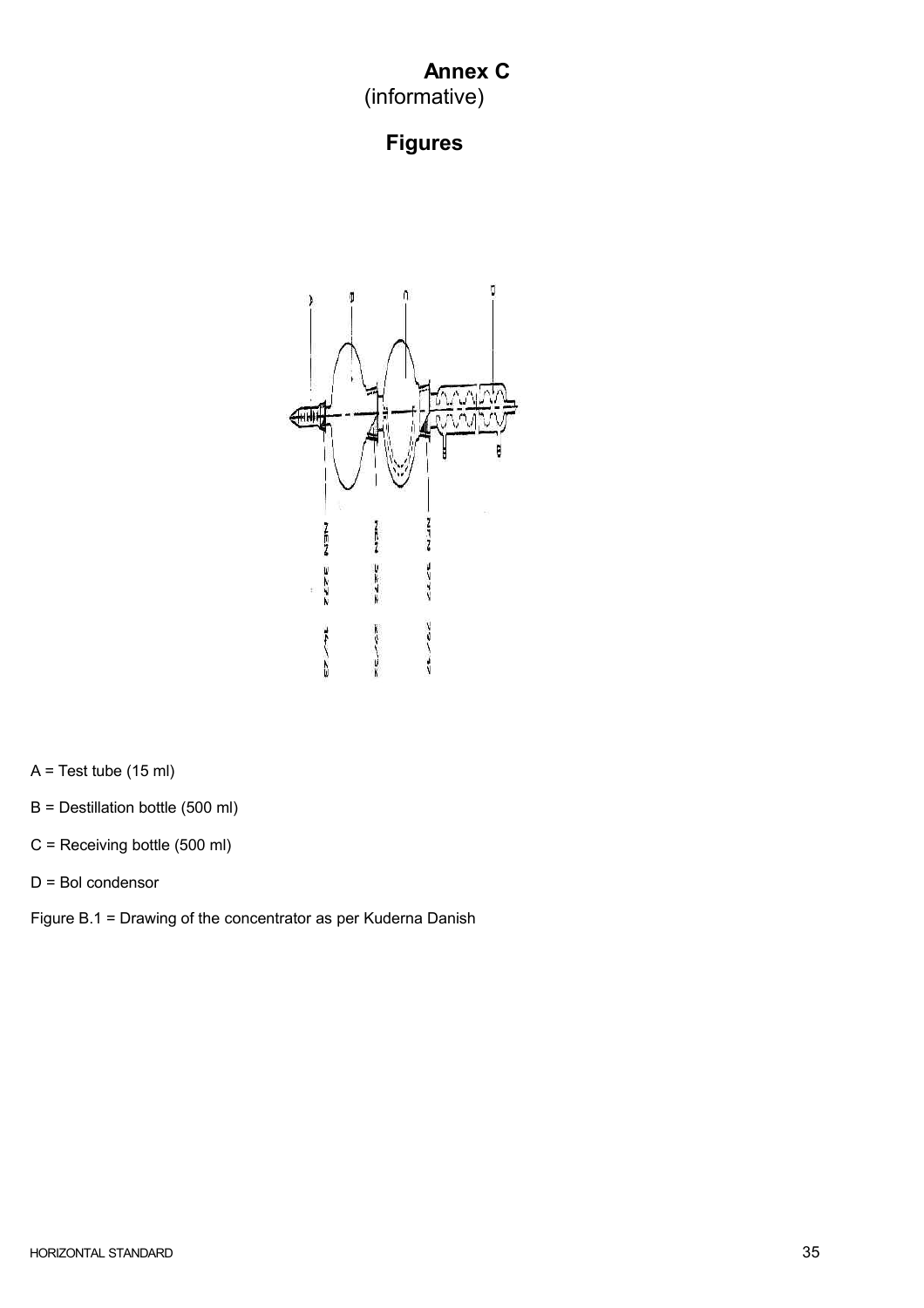

Figure B.2 Chromatographic tub. Sizes are given in mm